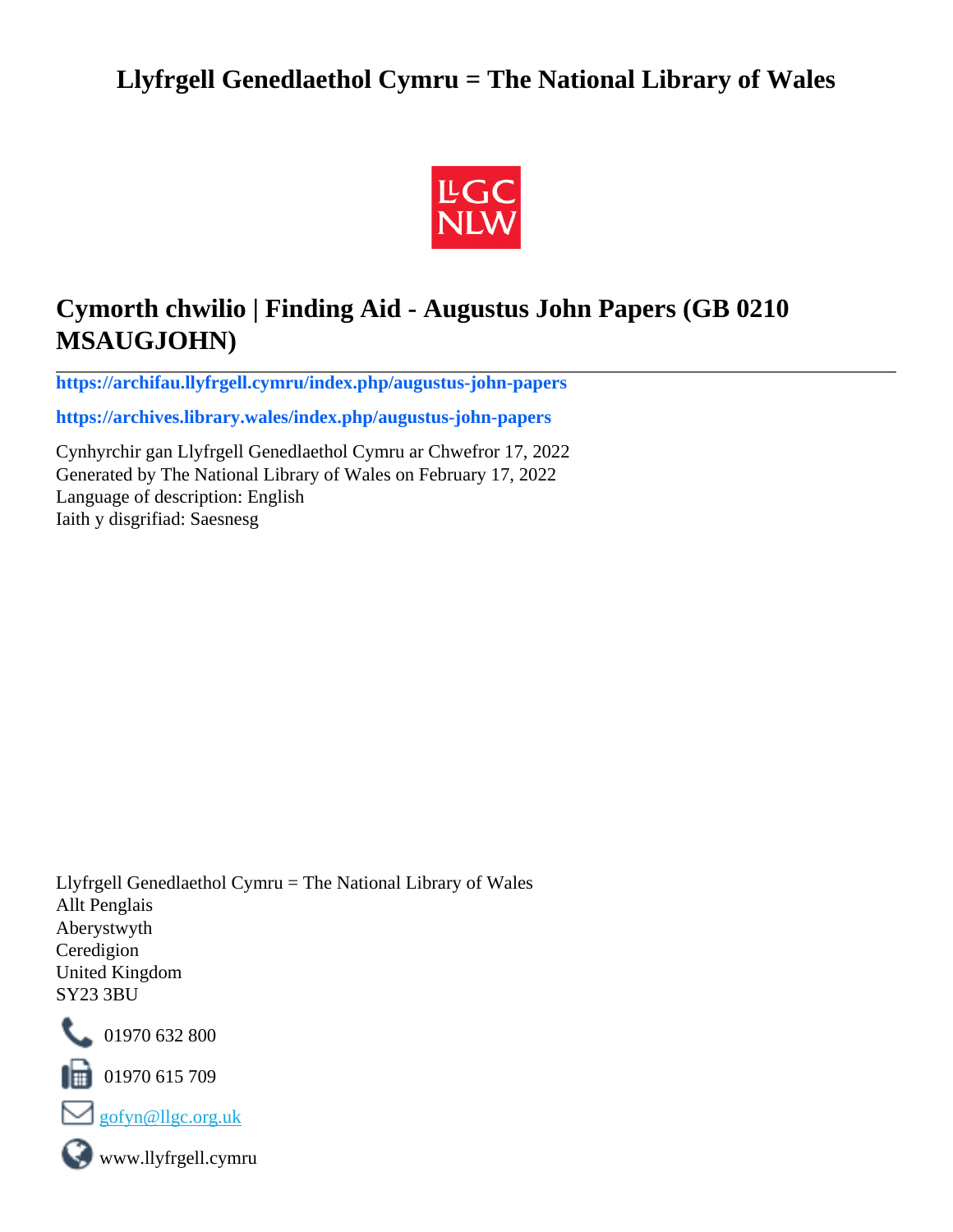# Tabl cynnwys | Table of contents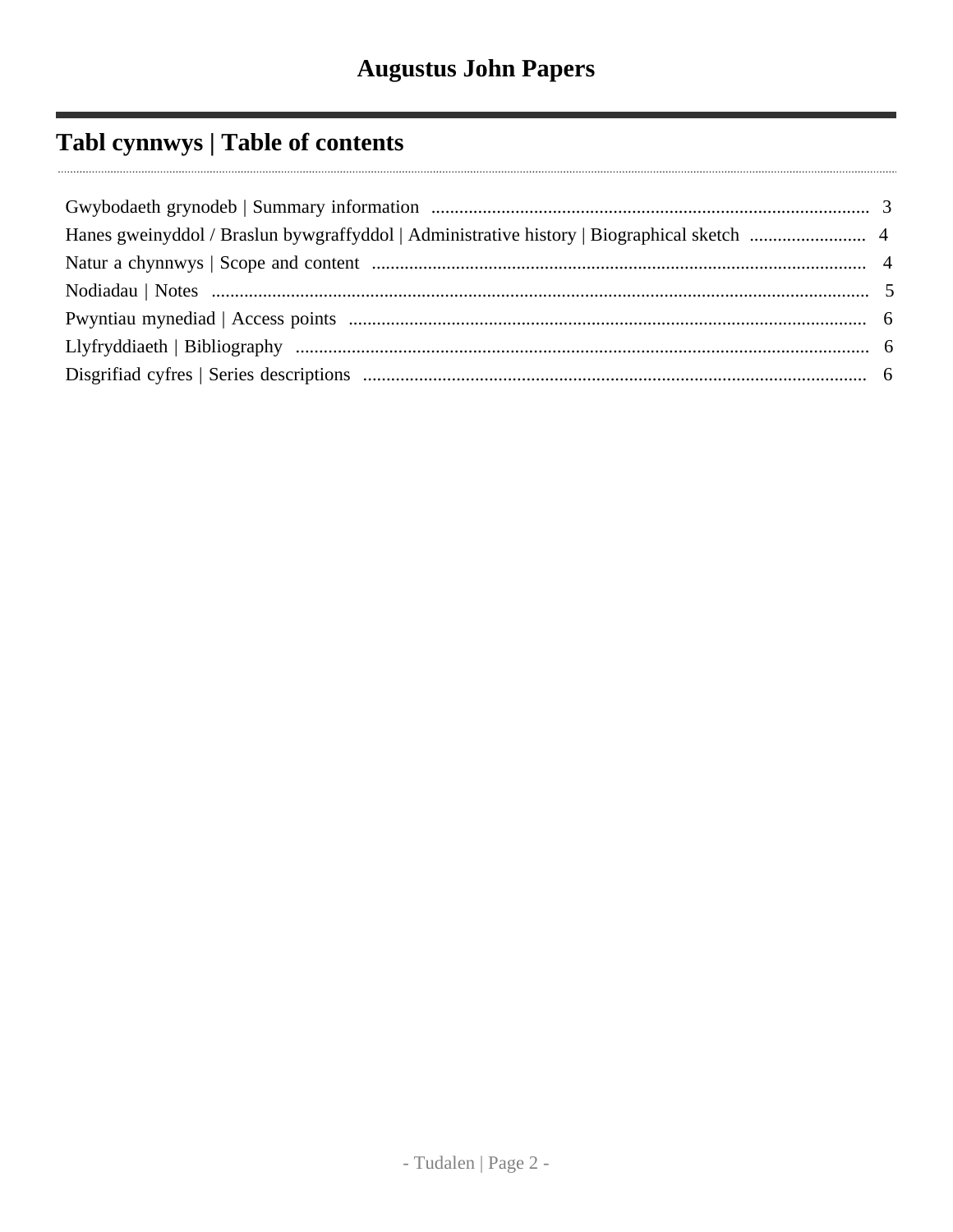$\cdots$ 

# <span id="page-2-0"></span>**Crynodeb o wybodaeth | Summary of information**

| <b>Lleoliad   Repository:</b>                                                       | Llyfrgell Genedlaethol Cymru $=$ The National Library of Wales                                                                                                                                                                                                                                                                                       |
|-------------------------------------------------------------------------------------|------------------------------------------------------------------------------------------------------------------------------------------------------------------------------------------------------------------------------------------------------------------------------------------------------------------------------------------------------|
| <b>Teitl   Title:</b>                                                               | <b>Augustus John Papers</b>                                                                                                                                                                                                                                                                                                                          |
| Cod cyfeirnod  <br><b>Reference code:</b>                                           | GB 0210 MSAUGJOHN                                                                                                                                                                                                                                                                                                                                    |
| Virtua system control<br>number [alternative]:                                      | vtls004279282                                                                                                                                                                                                                                                                                                                                        |
| <b>GEAC</b> system control<br>number [alternative]:                                 | (WIAbNL)0000279282                                                                                                                                                                                                                                                                                                                                   |
| <b>Dyddiad</b>   Date:                                                              | $[1880s]$ -1980 (dyddiad creu   date of creation)                                                                                                                                                                                                                                                                                                    |
| Disgrifiad ffisegol  <br><b>Physical description:</b>                               | 30 volumes.                                                                                                                                                                                                                                                                                                                                          |
| Lleoliad ffisegol  <br><b>Physical location:</b>                                    | ARCH/MSS (GB0210)                                                                                                                                                                                                                                                                                                                                    |
| Iaith   Language:                                                                   | English                                                                                                                                                                                                                                                                                                                                              |
| <b>Iaith   Language:</b>                                                            | French                                                                                                                                                                                                                                                                                                                                               |
| <b>Iaith   Language:</b>                                                            | Romany                                                                                                                                                                                                                                                                                                                                               |
| <b>Iaith   Language:</b>                                                            | Spanish                                                                                                                                                                                                                                                                                                                                              |
| Dyddiadau creu,<br>golygu a dileu   Dates<br>of creation, revision<br>and deletion: | May 2009.                                                                                                                                                                                                                                                                                                                                            |
| <b>Nodyn</b>   <b>Note</b><br>[sourcesDescription]:                                 | The following sources were used in the compilation of this<br>description: Handlist of Manuscripts in the National Library of<br>Wales, Volume VIII (Aberystwyth, 1999); Handlist of Manuscripts<br>in the National Library of Wales, Volume IX (Aberystwyth, 2003);<br>Oxford Dictionary of National Biography on-line site, viewed 21<br>May 2009. |
| <b>Nodyn</b>   <b>Note</b><br>[generalNote]:                                        | Title based on contents of fonds.                                                                                                                                                                                                                                                                                                                    |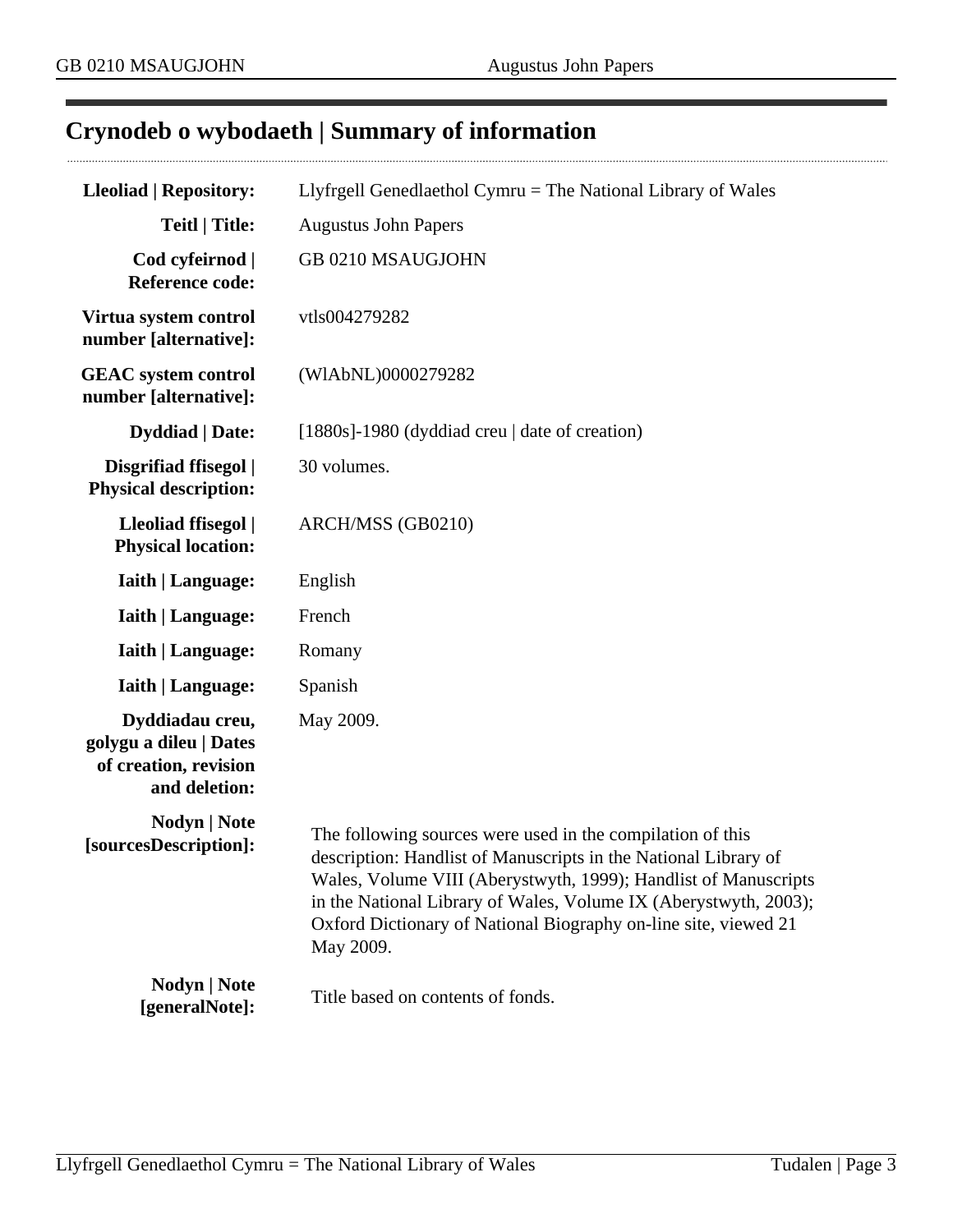## <span id="page-3-0"></span>**Hanes gweinyddol / Braslun bywgraffyddol | Administrative history | Biographical sketch**

#### **Nodyn | Note**

Augustus Edwin John, artist, was born at Tenby, Pembrokeshire, on 4 January 1878. He studied at the Slade School in London between 1894 and 1899. A diving accident in 1897 caused severe head injuries, reputedly affecting his personality and painting style. He married Ida Nettleship in 1901 and they had five children. At about the same time, he was appointed to teach art at the University of Liverpool, where he was taught the Romani language. Periods of travelling throughout England and Wales in a gypsy caravan inspired much of his work before World War 1. In 1902, he met Dorothy MacNeill, giving her the Romani name Dorelia. She became his most important model and lifelong inspiration; she moved to Paris with Augustus's sister, the artist Gwen John, the following year. Augustus based himself mainly in Paris in 1906-1907. After Ida's death in 1907, Dorelia became John's partner (they never formally married). They had four children together, both before and after Ida's death. His early period of work was characterised by drawings from life, notably of contemporaries including Ida and Dorelia and his sisters, as well as portraits in oils influenced by the Old Masters and an experimental series of etchings. He was elected President of the National Portrait Gallery in 1914. During World War 1 he spent a brief time in France, employed by the Canadian government as a war artist, and was official artist at the Paris Peace Conference in 1919. After a period of painting landscapes and employing a more modern impressionistic idiom, he became increasingly successful as a portrait painter. His subjects included Thomas Hardy, T. E. Lawrence, George Bernard Shaw, and David Lloyd George. He was elected to the Royal Academy in 1928, resigned in 1938, and was re-elected in 1940. He was elected President of the Royal Cambrian Academy of Art in 1934 and President of the Gypsy Lore Society in 1938. In 1942 he was awarded the Order of Merit for services to art. He died at Fryern Court, Hampshire, his home since 1927, in 1961.

### **Hanes Gwarchodol | Custodial history**

Most of the contents of NLW MSS 22775-97 sold at auction at Sotheby's, on behalf of the John family, 17 December 1979, and purchased by an anonymous buyer (see Michael Holroyd, Augustus John: The New Biography (London, 1996), pp. xxv-xxx).

## <span id="page-3-1"></span>**Natur a chynnwys | Scope and content**

Papers, [1880s]-1980, of or relating to the artist Augustus John comprising letters from Augustus John to miscellaneous recipients, including over eight hundred and forty letters to his second wife Dorelia McNeill; letters to Augustus John from family, friends and miscellaneous individuals; letters from Ida John (née Nettleship), first wife of Augustus John, mainly to relatives and friends; letters to Dorelia McNeill from miscellaneous correspondents; and other correspondence of the John and Nettleship families; sketchbooks, 1908-[mid 1920s], of Augustus John; drafts of autobiographical writings by Augustus John which would later be published as Chiaroscuro (London, 1952) and the posthumous Finishing Touches (London, 1964); miscellaneous family papers of the John and Nettleship families;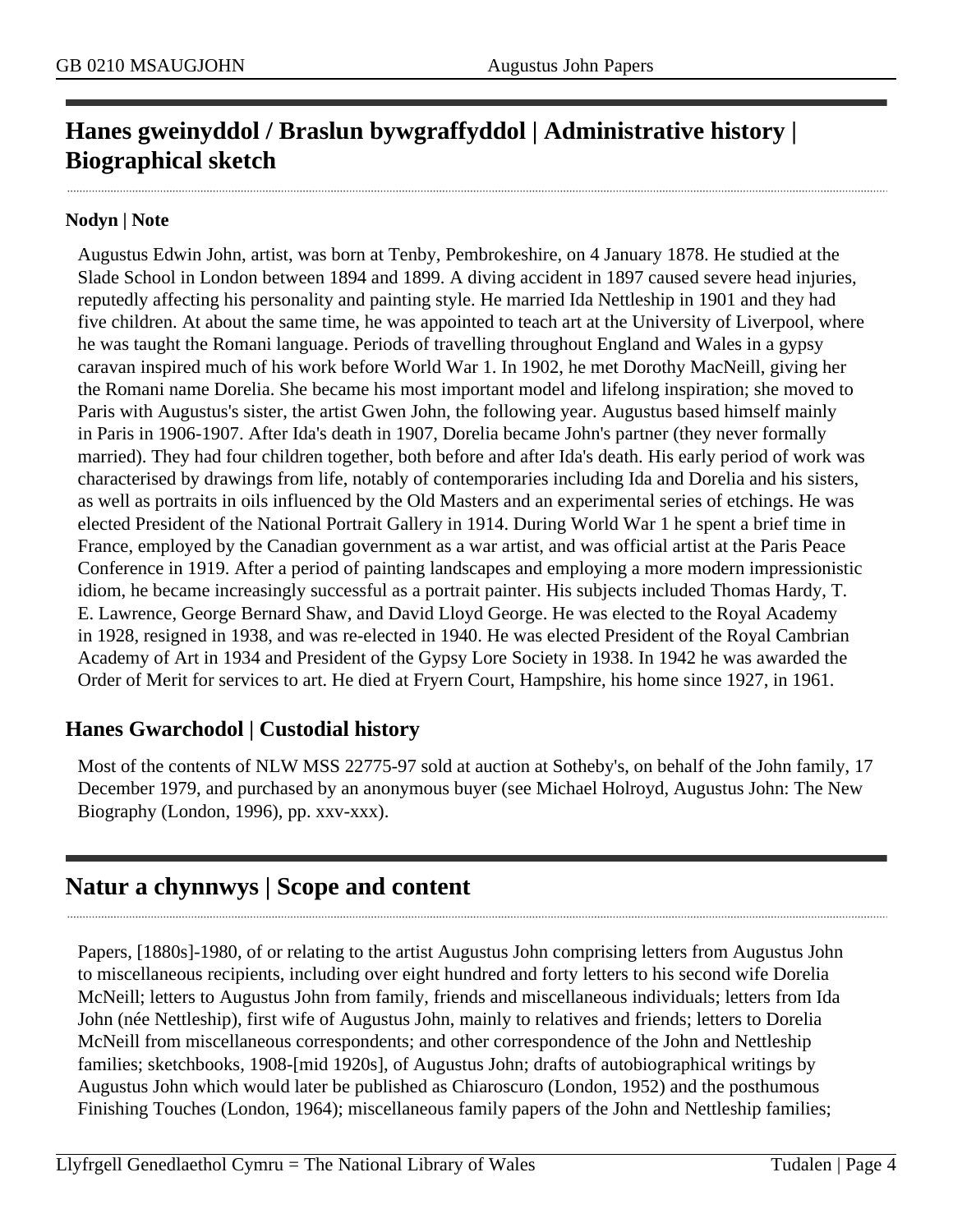catalogues of Augustus John's papers; and a volume of poems, [c. 1909], of Arthur Symons, composed during his period of madness and transcribed by his amanuensis Agnes Tobin.

## <span id="page-4-0"></span>**Nodiadau | Notes**

## **Nodiadau teitl | Title notes**

## **Ffynhonnell | Immediate source of acquisition**

NLW MSS 22775-97: Sotheby's; London; Purchased; June 1988 (and April 1989); B1988/17 (B1989/10). NLW MSS 22798-803: Miss Rebecca John, granddaughter of Augustus John; London; Purchase; October 1988. NLW MS 23410C, ff. 1-11: Sotheby's; London; Purchased at auction, lot 540; 24 July 1995. NLW MS 23410C, ff. 12-13: Anonymous; Donation; 1995. NLW MS 23410C, ff. 14-15: Phillips; London; Purchased at auction, lot 425; 9 November 1995.

### **Trefniant | Arrangement**

Arranged according to NLW MSS reference numbers: NLW MSS 22775-22803, 23410C.

#### **Cyfyngiadau ar fynediad | Restrictions on access**

Readers consulting modern papers in the National Library of Wales are required to abide by the conditions noted on the 'Modern papers - data protection' form issued with their readers' tickets.

### **Amodau rheoli defnydd | Conditions governing use**

Usual copyright laws apply. Information regarding the ownership of Augustus John copyright can be found at http://tyler.hrc.utexas.edu/ (viewed December 2010).

### **Rhestrau cymorth | Finding aids**

A detailed list of the manuscripts' contents may be found in the catalogue Augustus John Papers, available at NLW.

### **Disgrifiadau deunydd | Related material**

Printed and miscellaneous items acquired with these groups, together with related material donated by Augustus John's granddaughter Miss Sara G. John, Llangedwyn, in 1990 and 1991, are NLW ex 1237; other Augustus John papers and correspondence at NLW are listed in the catalogue Augustus John Papers (Aberystwyth, 1991). See also NLW, Augustus John (Jonathan Cape) Manuscripts.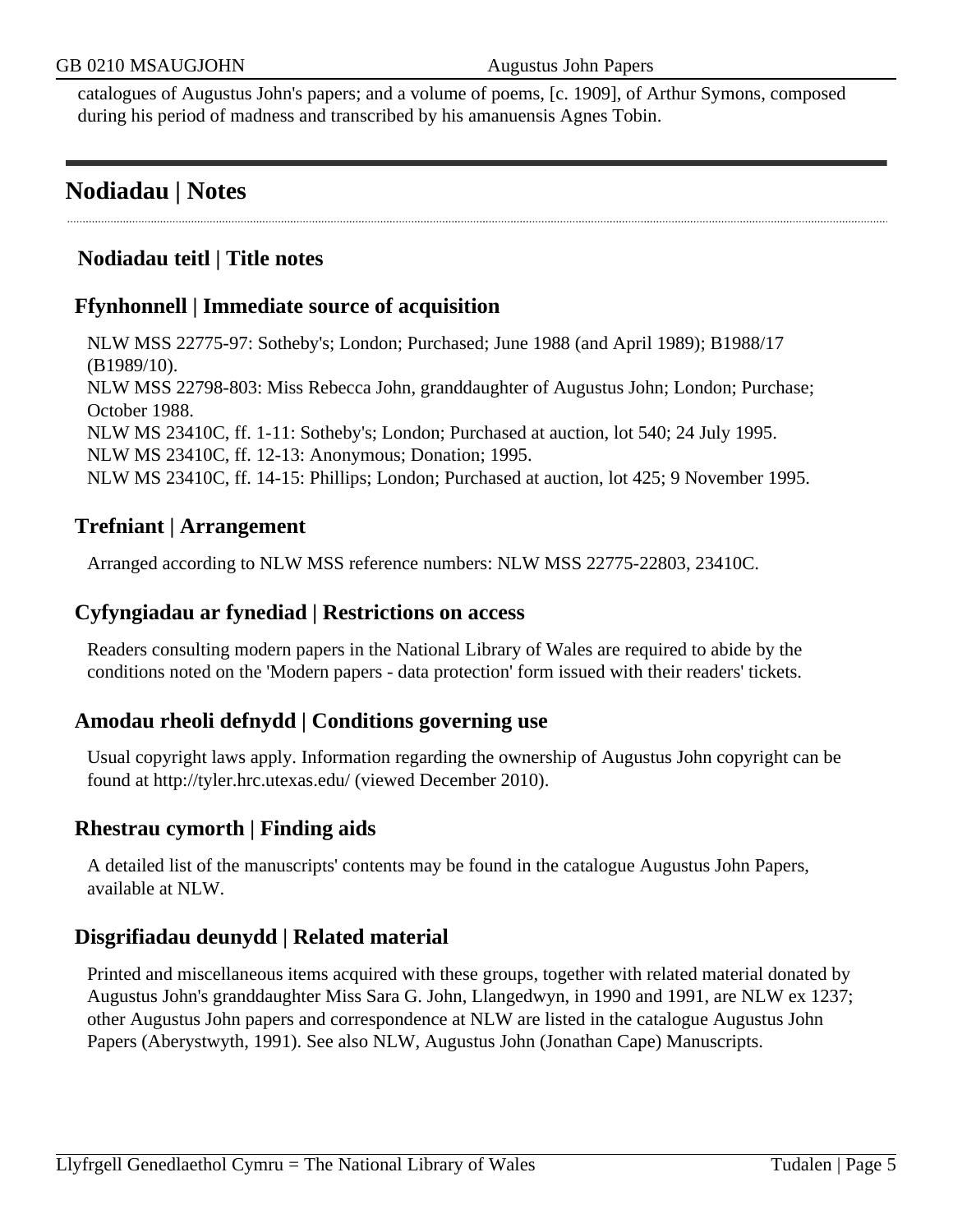### **Nodiadau eraill | Other notes**

• **Dynodwr sefydliad | Institution identifier**: Llyfrgell Genedlaethol Cymru = The National Library of Wales

## <span id="page-5-0"></span>**Pwyntiau mynediad | Access points**

- John, Augustus, 1878-1961 -- Correspondence (pwnc) | (subject)
- John, Augustus, 1878-1961 -- Archives. (pwnc) | (subject)
- John, Augustus, 1878-1961 -- Family -- Correspondence. (pwnc) | (subject)

## <span id="page-5-1"></span>**Llyfryddiaeth | Bibliography**

Ceridwen Lloyd-Morgan, Augustus John Papers at the National Library of Wales (Aberystwyth, 1996).

# <span id="page-5-2"></span>**Disgrifiad cyfres | Series descriptions**

| Cod cyfeirnod         | Teitl   Title                                                                                                                                                                                                                                    | Dyddiadau   Dates     | Disgrifiad ffisegol   Physical |
|-----------------------|--------------------------------------------------------------------------------------------------------------------------------------------------------------------------------------------------------------------------------------------------|-----------------------|--------------------------------|
| Reference code        |                                                                                                                                                                                                                                                  |                       | description                    |
| <b>NLW MS 22775C.</b> | File - Letters,                                                                                                                                                                                                                                  | 1907-1961 /           | 102 ff. Guarded and filed.     |
| vtls004279288         |                                                                                                                                                                                                                                                  |                       |                                |
| (WIAbNL)0000279288    |                                                                                                                                                                                                                                                  |                       |                                |
|                       | Crëwr   Creator:                                                                                                                                                                                                                                 |                       |                                |
|                       | Augustus John.                                                                                                                                                                                                                                   |                       |                                |
|                       | Natur a chynnwys / Scope and content:                                                                                                                                                                                                            |                       |                                |
|                       | Eighty-seven letters, 1907-1961, from Augustus John to various correspondents, including fifty-one to<br>Admiral Sir Caspar John, 1950-[1961], seven to T. E. Lawrence, Lawrence of Arabia [1919-1935], and<br>one to Percy Wyndham Lewis, 1930. |                       |                                |
|                       | Amodau rheoli defnydd   Conditions governing use:                                                                                                                                                                                                |                       |                                |
|                       | Usual copyright laws apply.                                                                                                                                                                                                                      |                       |                                |
|                       | Nodyn / Note [generalNote]:                                                                                                                                                                                                                      |                       |                                |
|                       | Title based on contents.                                                                                                                                                                                                                         |                       |                                |
|                       | Nodyn   Note [generalNote]:                                                                                                                                                                                                                      |                       |                                |
|                       | Preferred citation: NLW MS 22775C.                                                                                                                                                                                                               |                       |                                |
|                       | Lleoliad ffisegol   Physical location:                                                                                                                                                                                                           |                       |                                |
|                       | ARCH/MSS (GB0210)                                                                                                                                                                                                                                |                       |                                |
| <b>NLW MS 22776D.</b> | File - Letters to Dorelia McNeill,                                                                                                                                                                                                               | $[1903]$ - $[1911]$ / | 167 ff. Guarded and filed.     |
| vtls004279357         |                                                                                                                                                                                                                                                  |                       |                                |
| (WIAbNL)0000279357    |                                                                                                                                                                                                                                                  |                       |                                |
|                       | Crëwr   Creator:                                                                                                                                                                                                                                 |                       |                                |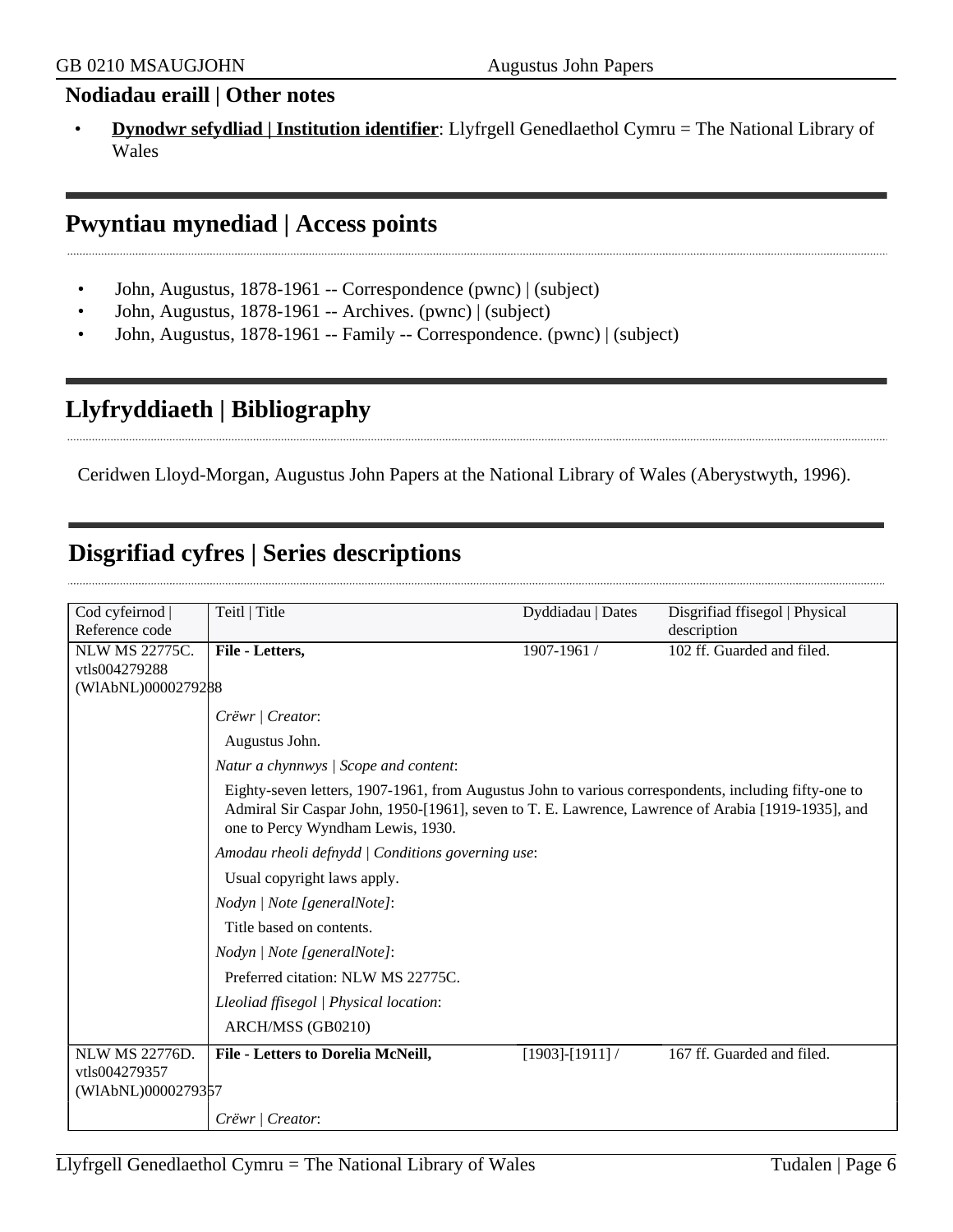|                                     | Augustus John.                                                                                                                                                                                                                                                                                                  |
|-------------------------------------|-----------------------------------------------------------------------------------------------------------------------------------------------------------------------------------------------------------------------------------------------------------------------------------------------------------------|
|                                     | Natur a chynnwys / Scope and content:                                                                                                                                                                                                                                                                           |
|                                     | Over two hundred and eighty letters, 1903-[1950], from Augustus John to Dorelia McNeill, containing<br>personal news, comments on the progress of his work, and anecdotes relating to his contemporaries.<br>Letters entirely in Romani are accompanied by English translations, 1970s, by Ferdinand G. Huth.   |
|                                     | Nodyn   Note [generalNote]:                                                                                                                                                                                                                                                                                     |
|                                     | Title based on contents.                                                                                                                                                                                                                                                                                        |
|                                     | Nodyn   Note [generalNote]:                                                                                                                                                                                                                                                                                     |
|                                     | Preferred citation: NLW MS 22776D.                                                                                                                                                                                                                                                                              |
|                                     | Lleoliad ffisegol   Physical location:                                                                                                                                                                                                                                                                          |
|                                     | ARCH/MSS (GB0210)                                                                                                                                                                                                                                                                                               |
| <b>NLW MS 22777D.</b>               | 151 ff. Guarded and filed.<br>File - Letters to Dorelia McNeill,<br>$[1912]$ - $[1917]$ /                                                                                                                                                                                                                       |
| vtls004279384<br>(WIAbNL)0000279384 |                                                                                                                                                                                                                                                                                                                 |
|                                     | Crëwr   Creator:                                                                                                                                                                                                                                                                                                |
|                                     | Augustus John.                                                                                                                                                                                                                                                                                                  |
|                                     | Natur a chynnwys / Scope and content:                                                                                                                                                                                                                                                                           |
|                                     | Over two hundred and eighty letters, 1903-[1950] from Augustus John to Dorelia McNeill, containing<br>personal news, comments on the progress of his work, and anecdotes relating to his contemporaries.<br>Letters entirely in Romani are accompanied by English translations, [1970s], by Ferdinand G. Huth.  |
|                                     | Nodyn   Note [generalNote]:                                                                                                                                                                                                                                                                                     |
|                                     | Title based on contents.                                                                                                                                                                                                                                                                                        |
|                                     | Nodyn   Note [generalNote]:                                                                                                                                                                                                                                                                                     |
|                                     | Preferred citation: NLW MS 22777D.                                                                                                                                                                                                                                                                              |
|                                     | Lleoliad ffisegol   Physical location:                                                                                                                                                                                                                                                                          |
|                                     | ARCH/MSS (GB0210)                                                                                                                                                                                                                                                                                               |
| <b>NLW MS 22778D.</b>               | File - Letters to Dorelia McNeill,<br>143 ff. Guarded and filed.<br>$[1918]$ - $[1950]$ /                                                                                                                                                                                                                       |
| vtls004279405<br>(WIAbNL)0000279405 |                                                                                                                                                                                                                                                                                                                 |
|                                     | Crëwr / Creator:                                                                                                                                                                                                                                                                                                |
|                                     | Augustus John.                                                                                                                                                                                                                                                                                                  |
|                                     | Natur a chynnwys / Scope and content:                                                                                                                                                                                                                                                                           |
|                                     | Over two hundred and eighty letters, 1903-[1950], from Augustus John to Dorelia McNeill, containing<br>personal news, comments on the progress of his work, and anecdotes relating to his contemporaries.<br>Letters entirely in Romani are accompanied by English translations, [1970s], by Ferdinand G. Huth. |
|                                     | Nodyn   Note [generalNote]:                                                                                                                                                                                                                                                                                     |
|                                     | Title based on contents.                                                                                                                                                                                                                                                                                        |
|                                     | Nodyn   Note [generalNote]:                                                                                                                                                                                                                                                                                     |
|                                     | Preferred citation: NLW MS 22778D.                                                                                                                                                                                                                                                                              |
|                                     | Lleoliad ffisegol   Physical location:                                                                                                                                                                                                                                                                          |
|                                     | ARCH/MSS (GB0210)                                                                                                                                                                                                                                                                                               |
| <b>NLW MS 22779E.</b>               | 195 ff. Guarded and filed.<br>1907-1961.<br>File - Letters to Augustus John,                                                                                                                                                                                                                                    |
| vtls004279406                       |                                                                                                                                                                                                                                                                                                                 |
| (WIAbNL)0000279406                  |                                                                                                                                                                                                                                                                                                                 |
|                                     | Natur a chynnwys / Scope and content:                                                                                                                                                                                                                                                                           |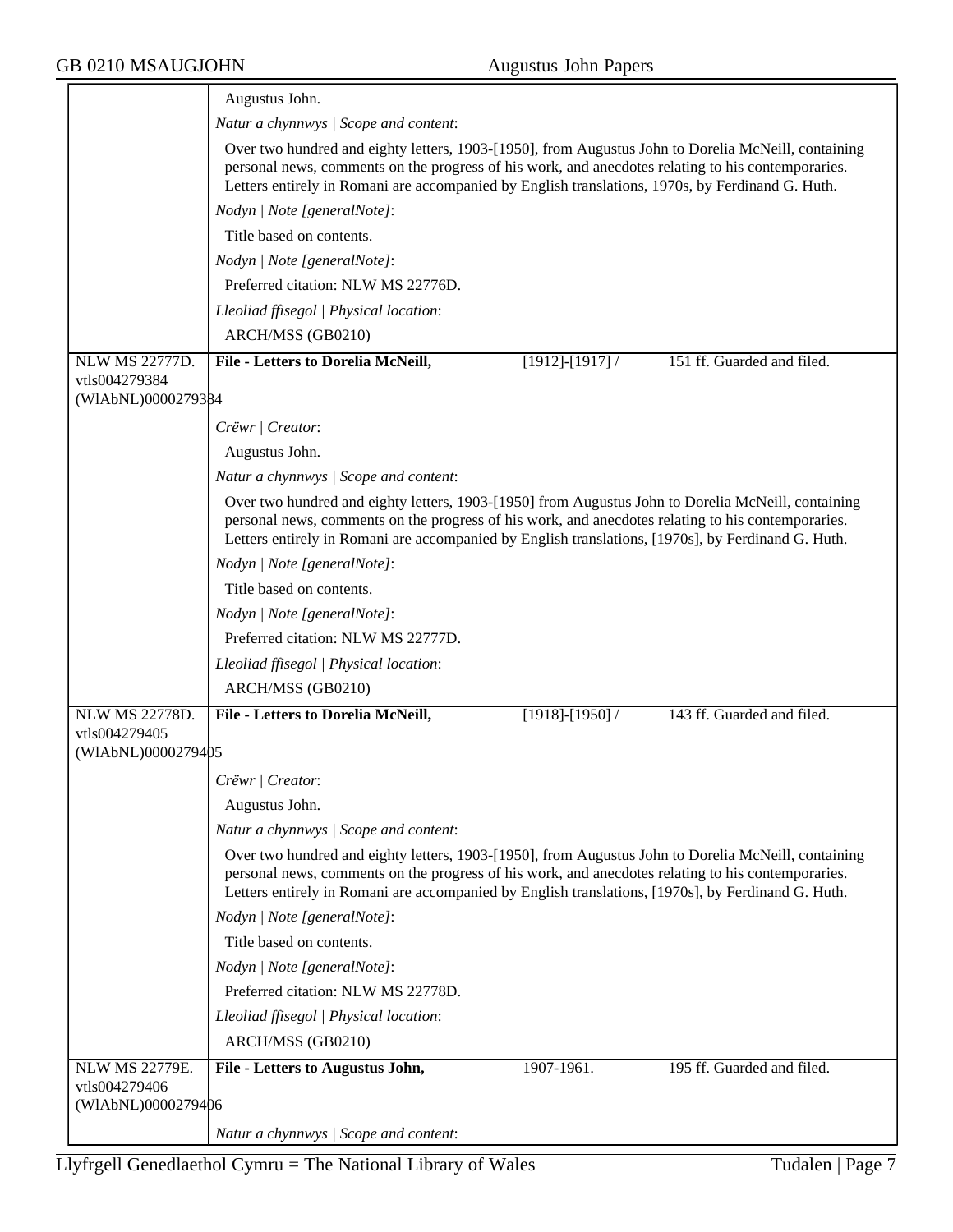|                                      | Over one hundred and forty-five letters, 1907-1961, to Augustus John from various correspondents<br>(surnames A-C), including Boris Anrep (2) 1928, Lord Beaverbrook (1) 1959, Max Beerbohm (1) 1952,<br>Frank Brangwyn (1) 1947, Gerald Brenan (7) ?1946-1957, Roy Campbell (5) ?1928-c. 1951-1952, Dora<br>Carrington (1) 1928, Aleister Crowley (2) 1925-1947, and Nancy Cunard (2) c. 1934-[1954]. |                 |                            |
|--------------------------------------|--------------------------------------------------------------------------------------------------------------------------------------------------------------------------------------------------------------------------------------------------------------------------------------------------------------------------------------------------------------------------------------------------------|-----------------|----------------------------|
|                                      | Amodau rheoli defnydd   Conditions governing use:                                                                                                                                                                                                                                                                                                                                                      |                 |                            |
|                                      | Usual copyright laws apply.                                                                                                                                                                                                                                                                                                                                                                            |                 |                            |
|                                      | Nodyn   Note [generalNote]:                                                                                                                                                                                                                                                                                                                                                                            |                 |                            |
|                                      | Title based on contents.                                                                                                                                                                                                                                                                                                                                                                               |                 |                            |
|                                      | Nodyn   Note [generalNote]:                                                                                                                                                                                                                                                                                                                                                                            |                 |                            |
|                                      | Preferred citation: NLW MS 22779E.                                                                                                                                                                                                                                                                                                                                                                     |                 |                            |
|                                      | Lleoliad ffisegol   Physical location:                                                                                                                                                                                                                                                                                                                                                                 |                 |                            |
|                                      | ARCH/MSS (GB0210)                                                                                                                                                                                                                                                                                                                                                                                      |                 |                            |
| <b>NLW MS 22780E.</b>                | File - Letters to Augustus John,                                                                                                                                                                                                                                                                                                                                                                       | [c. 1909]-1961. | 142 ff. Guarded and filed. |
| vtls004279412                        |                                                                                                                                                                                                                                                                                                                                                                                                        |                 |                            |
| (WIAbNL)00002794 12                  |                                                                                                                                                                                                                                                                                                                                                                                                        |                 |                            |
|                                      | Natur a chynnwys / Scope and content:                                                                                                                                                                                                                                                                                                                                                                  |                 |                            |
|                                      | Eighty-four letters, [c. 1909]-1961, to Augustus John from various correspondents (surnames D-<br>F), including John Davenport (2) 1956-1961, Tommy Earp (9, with six poems) 1930s-1956, Clough<br>Williams-Ellis (1) 1957, Jacob Epstein (1) 1929, and Roger Fry (1) 1931.                                                                                                                            |                 |                            |
|                                      | Nodyn   Note [generalNote]:                                                                                                                                                                                                                                                                                                                                                                            |                 |                            |
|                                      | Title based on contents.                                                                                                                                                                                                                                                                                                                                                                               |                 |                            |
|                                      | Nodyn   Note [generalNote]:                                                                                                                                                                                                                                                                                                                                                                            |                 |                            |
|                                      | Preferred citation: NLW MS 22780E.                                                                                                                                                                                                                                                                                                                                                                     |                 |                            |
|                                      | Lleoliad ffisegol   Physical location:                                                                                                                                                                                                                                                                                                                                                                 |                 |                            |
|                                      | ARCH/MSS (GB0210)                                                                                                                                                                                                                                                                                                                                                                                      |                 |                            |
| <b>NLW MS 22781D.</b>                | File - Letters to Augustus John,                                                                                                                                                                                                                                                                                                                                                                       | ?1908-1961.     | 152 ff. Guarded and filed. |
| vtls004279417<br>(WIAbNL)0000279417  |                                                                                                                                                                                                                                                                                                                                                                                                        |                 |                            |
|                                      | Natur a chynnwys / Scope and content:                                                                                                                                                                                                                                                                                                                                                                  |                 |                            |
|                                      | Over a hundred letters, ?1908-1961, to Augustus John from various correspondents (surnames G-I),<br>including Oliver St John Gogarty (10, and two poems) 1918-1952, Nina Hammett (3) [1930]-1956, Philip<br>Heseltine, Peter Warlock (1) 1930, and J. D. Innes (3) ?1910-1913.                                                                                                                         |                 |                            |
|                                      | Amodau rheoli defnydd   Conditions governing use:                                                                                                                                                                                                                                                                                                                                                      |                 |                            |
|                                      | Usual copyright laws apply.                                                                                                                                                                                                                                                                                                                                                                            |                 |                            |
|                                      | Nodyn   Note [generalNote]:                                                                                                                                                                                                                                                                                                                                                                            |                 |                            |
|                                      | Title based on contents.                                                                                                                                                                                                                                                                                                                                                                               |                 |                            |
|                                      | Nodyn   Note [generalNote]:                                                                                                                                                                                                                                                                                                                                                                            |                 |                            |
|                                      | Preferred citation: NLW MS 22781D.                                                                                                                                                                                                                                                                                                                                                                     |                 |                            |
|                                      | Lleoliad ffisegol   Physical location:                                                                                                                                                                                                                                                                                                                                                                 |                 |                            |
|                                      | ARCH/MSS (GB0210)                                                                                                                                                                                                                                                                                                                                                                                      |                 |                            |
| <b>NLW MS 22782D.</b>                | File - Letters to Augustus John,                                                                                                                                                                                                                                                                                                                                                                       | [?1899]-1961    | 173 ff.Guarded and filed.  |
| vtls004279418<br>(WIAbNL)00002794 18 |                                                                                                                                                                                                                                                                                                                                                                                                        |                 |                            |
|                                      |                                                                                                                                                                                                                                                                                                                                                                                                        |                 |                            |
|                                      | Crëwr   Creator:                                                                                                                                                                                                                                                                                                                                                                                       |                 |                            |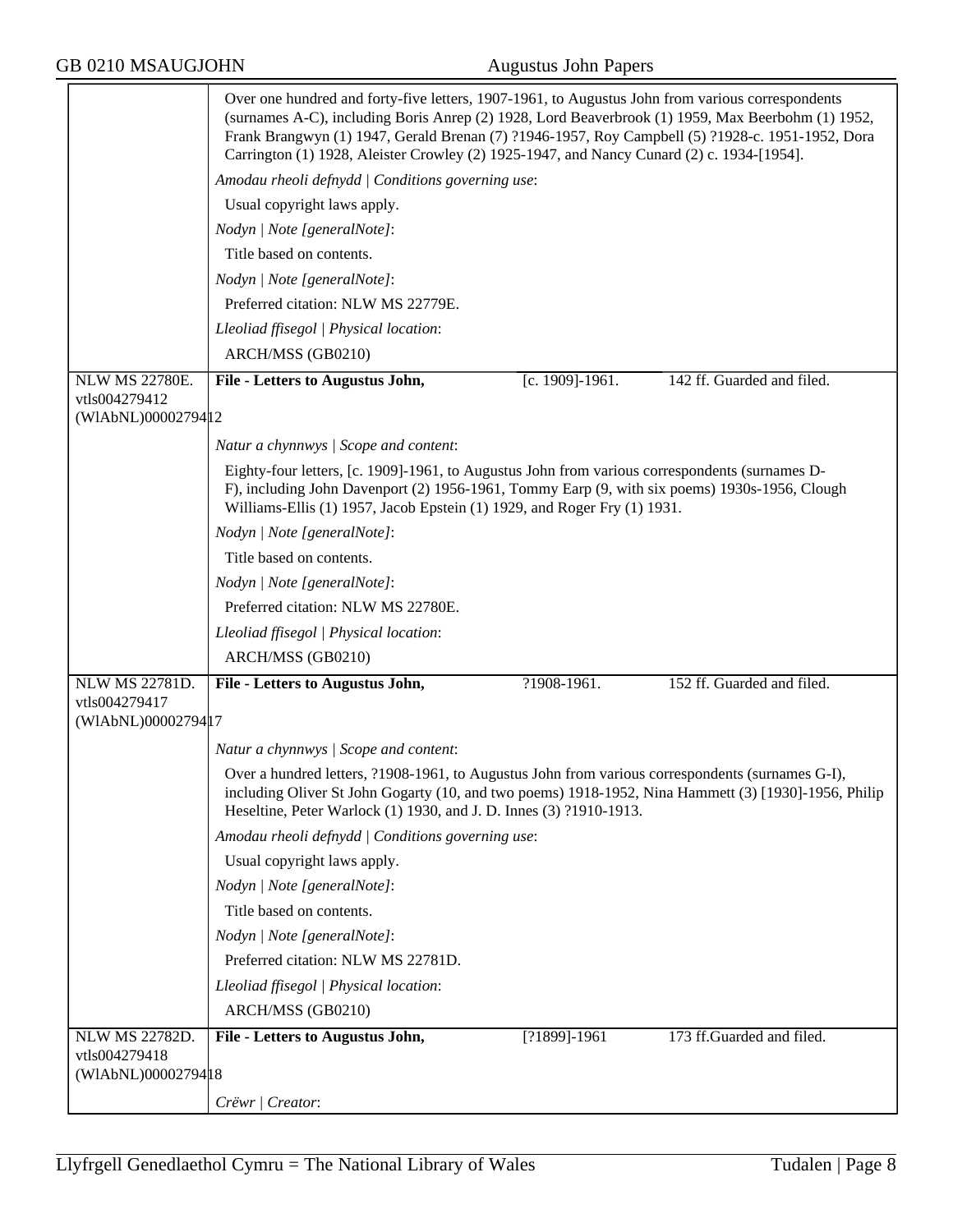|                                     | John, Gwen, 1876-1939Nettleship, IdaJones, Gwyn, 1907-1999Joyce, James, 1882-1941Knight, Laura,<br>Dame, 1877-1970Kokoschka, Oskar, 1886-1980.                                                                                                                                                                                                                                                                                    |                     |                            |
|-------------------------------------|-----------------------------------------------------------------------------------------------------------------------------------------------------------------------------------------------------------------------------------------------------------------------------------------------------------------------------------------------------------------------------------------------------------------------------------|---------------------|----------------------------|
|                                     | Natur a chynnwys / Scope and content:                                                                                                                                                                                                                                                                                                                                                                                             |                     |                            |
|                                     | Over one hundred and fifteen letters, [?1899]-1961, to Augustus John from various correspondents<br>(surnames J-K), including Gwen John (5) [c. 1910]-[1925], Ida John (née Nettleship) (20) [?1899]-<br>[1907], Professor Gwyn Jones (1) 1950, James Joyce (1) [1933], Dame Laura Knight (1) 1961, and Oskar<br>Kokoschka (1) 1938.                                                                                              |                     |                            |
|                                     | Amodau rheoli defnydd   Conditions governing use:                                                                                                                                                                                                                                                                                                                                                                                 |                     |                            |
|                                     | Usual copyright laws apply.                                                                                                                                                                                                                                                                                                                                                                                                       |                     |                            |
|                                     | Nodyn   Note [generalNote]:                                                                                                                                                                                                                                                                                                                                                                                                       |                     |                            |
|                                     | Title based on contents.                                                                                                                                                                                                                                                                                                                                                                                                          |                     |                            |
|                                     | Nodyn   Note [generalNote]:                                                                                                                                                                                                                                                                                                                                                                                                       |                     |                            |
|                                     | Preferred citation: NLW MS 22782D.                                                                                                                                                                                                                                                                                                                                                                                                |                     |                            |
|                                     | Lleoliad ffisegol   Physical location:                                                                                                                                                                                                                                                                                                                                                                                            |                     |                            |
|                                     | ARCH/MSS (GB0210)                                                                                                                                                                                                                                                                                                                                                                                                                 |                     |                            |
| NLW MS 22783D.                      | File - Letters to Augustus John,                                                                                                                                                                                                                                                                                                                                                                                                  | $[c. 1904] - 1961.$ | 191 ff. Guarded and filed. |
| vtls004279447                       |                                                                                                                                                                                                                                                                                                                                                                                                                                   |                     |                            |
| (WIAbNL)0000279447                  |                                                                                                                                                                                                                                                                                                                                                                                                                                   |                     |                            |
|                                     | Natur a chynnwys / Scope and content:                                                                                                                                                                                                                                                                                                                                                                                             |                     |                            |
|                                     | Over one hundred and twenty letters, [c. 1904]-1961, to Augustus John from various correspondents<br>(surnames L-Nettleship), including Henry Lamb (2) [?1907]-1935, T. E. Lawrence, Lawrence of Arabia<br>(8) 1920-1932, Percy Wyndham Lewis (18) [c. 1904]-1952, Ramsay McDonald (1) 1933, Dorelia<br>McNeill (8) [1907]-[?1938], George Moore (2) 1927, Lady Ottoline Morrell (9) 1930-1937, and Cedric<br>Morris (1) [1930s]. |                     |                            |
|                                     | Nodyn   Note [generalNote]:                                                                                                                                                                                                                                                                                                                                                                                                       |                     |                            |
|                                     | Title based on contents.                                                                                                                                                                                                                                                                                                                                                                                                          |                     |                            |
|                                     | Nodyn   Note [generalNote]:                                                                                                                                                                                                                                                                                                                                                                                                       |                     |                            |
|                                     | Preferred citation: NLW MS 22783D.                                                                                                                                                                                                                                                                                                                                                                                                |                     |                            |
|                                     | Lleoliad ffisegol   Physical location:                                                                                                                                                                                                                                                                                                                                                                                            |                     |                            |
|                                     | ARCH/MSS (GB0210)                                                                                                                                                                                                                                                                                                                                                                                                                 |                     |                            |
| <b>NLW MS 22784D.</b>               | File - Letters to Augustus John,                                                                                                                                                                                                                                                                                                                                                                                                  | 1907-1961.          | 168 ff. Guarded and filed. |
| vtls004279456<br>(WIAbNL)0000279456 |                                                                                                                                                                                                                                                                                                                                                                                                                                   |                     |                            |
|                                     |                                                                                                                                                                                                                                                                                                                                                                                                                                   |                     |                            |
|                                     | Natur a chynnwys / Scope and content:                                                                                                                                                                                                                                                                                                                                                                                             |                     |                            |
|                                     | Some one hundred and twenty letters, 1907-1961, to Augustus John from various correspondents<br>(surnames Nettleton-R), including Kit Nicholson (1) 1936, Sean O'Casey (7) 1929-1960, John Cowper<br>Powys (4) 1955-1956, John Quinn (1) 1913, Keidrych Rhys (3) 1956-1960, Sir John Rothenstein (2)<br>1941-1945, William Rothenstein (9) 1907-1935, and Bertrand Russell (5) 1936-1960.                                         |                     |                            |
|                                     | Amodau rheoli defnydd   Conditions governing use:                                                                                                                                                                                                                                                                                                                                                                                 |                     |                            |
|                                     | Usual copyright laws apply.                                                                                                                                                                                                                                                                                                                                                                                                       |                     |                            |
|                                     | Nodyn   Note [generalNote]:                                                                                                                                                                                                                                                                                                                                                                                                       |                     |                            |
|                                     | Title based on contents.                                                                                                                                                                                                                                                                                                                                                                                                          |                     |                            |
|                                     | Nodyn   Note [generalNote]:                                                                                                                                                                                                                                                                                                                                                                                                       |                     |                            |
|                                     | Preferred citation: NLW MS 22784D.                                                                                                                                                                                                                                                                                                                                                                                                |                     |                            |
|                                     | Lleoliad ffisegol   Physical location:                                                                                                                                                                                                                                                                                                                                                                                            |                     |                            |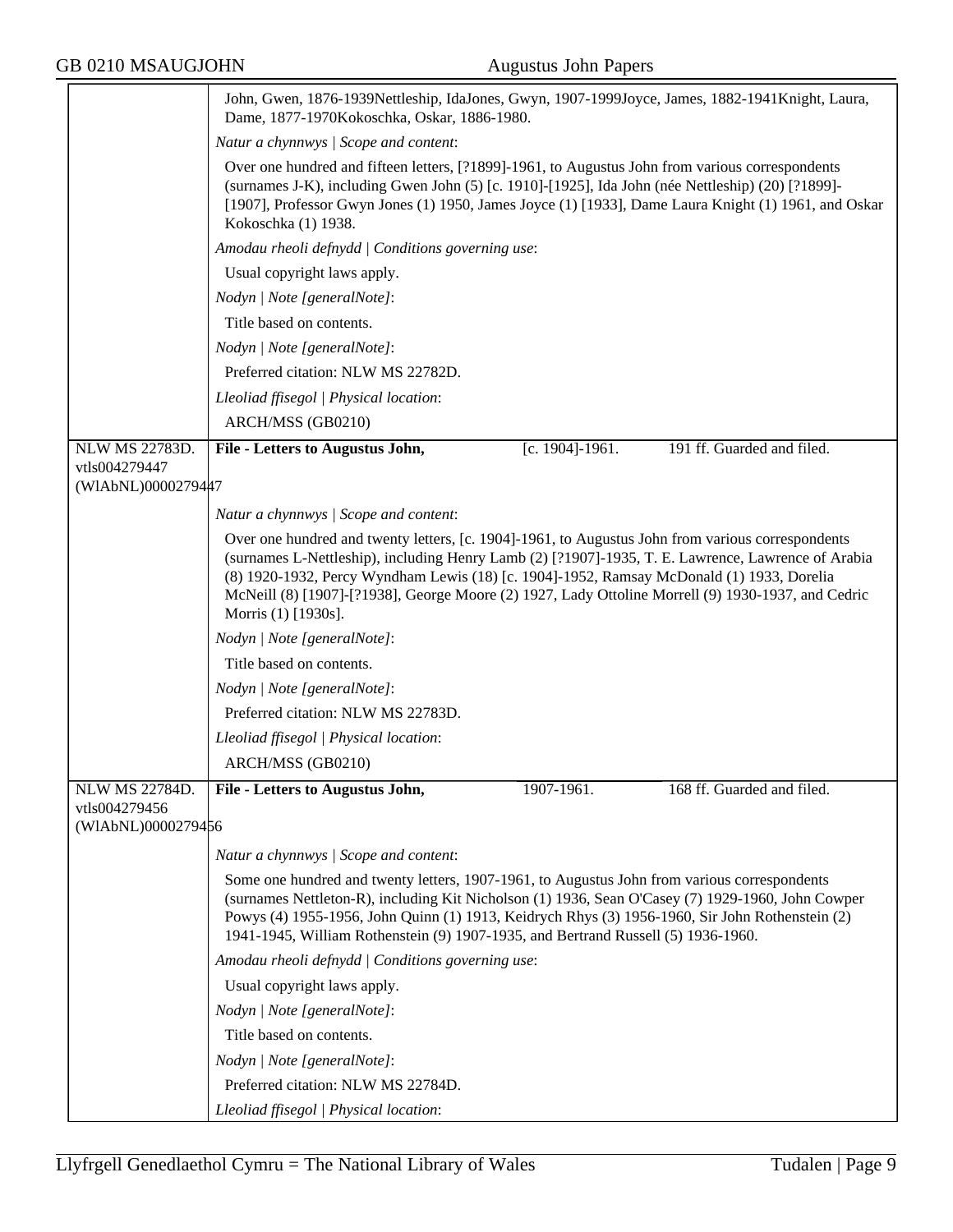|                                                       | ARCH/MSS (GB0210)                                                                                                                                                                                                                                                                                                                                     |             |                                  |
|-------------------------------------------------------|-------------------------------------------------------------------------------------------------------------------------------------------------------------------------------------------------------------------------------------------------------------------------------------------------------------------------------------------------------|-------------|----------------------------------|
| NLW MS 22785D.                                        | <b>File - Letters to Augustus John</b>                                                                                                                                                                                                                                                                                                                | 1904-1961   | 162 ff.Guarded and filed at NLW. |
| vtls004279464                                         |                                                                                                                                                                                                                                                                                                                                                       |             |                                  |
| (WIAbNL)0000279464                                    |                                                                                                                                                                                                                                                                                                                                                       |             |                                  |
|                                                       | Natur a chynnwys / Scope and content:                                                                                                                                                                                                                                                                                                                 |             |                                  |
|                                                       | Over ninety letters, 1904-1961, to Augustus John from various correspondents (surnames Salisbury-<br>Symonds), including John Sampson (20, photocopies) 1904-1930, George Bernard Shaw (3) 1944-1945,<br>Edith Sitwell (1) 1956, Matthew Smith (10) 1930-1958, Stephen Spender (3) 1956, Marie Stopes (3)<br>1948-1956, and Lytton Strachey (1) 1913. |             |                                  |
|                                                       | Amodau rheoli defnydd   Conditions governing use:                                                                                                                                                                                                                                                                                                     |             |                                  |
|                                                       | Usual copyright laws apply.                                                                                                                                                                                                                                                                                                                           |             |                                  |
|                                                       | Nodyn   Note [generalNote]:                                                                                                                                                                                                                                                                                                                           |             |                                  |
|                                                       | Title based on contents.                                                                                                                                                                                                                                                                                                                              |             |                                  |
|                                                       | Nodyn   Note [generalNote]:                                                                                                                                                                                                                                                                                                                           |             |                                  |
|                                                       | Preferred citation: NLW MS 22785D.                                                                                                                                                                                                                                                                                                                    |             |                                  |
|                                                       | Lleoliad ffisegol   Physical location:                                                                                                                                                                                                                                                                                                                |             |                                  |
|                                                       | ARCH/MSS (GB0210)                                                                                                                                                                                                                                                                                                                                     |             |                                  |
| <b>NLW MS 22786D.</b>                                 | File - Letters to Augustus John,                                                                                                                                                                                                                                                                                                                      | ?1908-1961. | 108 ff. Guarded and filed.       |
| vtls004279489<br>(WIAbNL)0000279489                   |                                                                                                                                                                                                                                                                                                                                                       |             |                                  |
|                                                       | Natur a chynnwys / Scope and content:                                                                                                                                                                                                                                                                                                                 |             |                                  |
|                                                       | Forty-six letters, ?1908-1961, to Augustus John from various correspondents (surnames Symons-V),<br>including Arthur Symons (11, and forty-three poems) ?1908-[1935], Dylan Thomas (1) 1950, and G. M.<br>Trevelyan (1) 1956.                                                                                                                         |             |                                  |
|                                                       | Amodau rheoli defnydd / Conditions governing use:                                                                                                                                                                                                                                                                                                     |             |                                  |
|                                                       | Usual copyright laws apply.                                                                                                                                                                                                                                                                                                                           |             |                                  |
|                                                       | Nodyn   Note [generalNote]:                                                                                                                                                                                                                                                                                                                           |             |                                  |
|                                                       | Title based on contents.                                                                                                                                                                                                                                                                                                                              |             |                                  |
|                                                       | Nodyn   Note [generalNote]:                                                                                                                                                                                                                                                                                                                           |             |                                  |
|                                                       | Preferred citation: NLW MS 22786D.                                                                                                                                                                                                                                                                                                                    |             |                                  |
|                                                       | Lleoliad ffisegol   Physical location:                                                                                                                                                                                                                                                                                                                |             |                                  |
|                                                       | ARCH/MSS (GB0210)                                                                                                                                                                                                                                                                                                                                     |             |                                  |
| NLW MS 22787D.<br>vtls004279511<br>(WIAbNL)0000279511 | File - Letters to Augustus John,                                                                                                                                                                                                                                                                                                                      | 1927-1961.  | 119 ff. Guarded and filed.       |
|                                                       | Natur a chynnwys / Scope and content:                                                                                                                                                                                                                                                                                                                 |             |                                  |
|                                                       | Sixty-four letters, 1927-1961, to Augustus John from various correspondents (surnames W-Z), including<br>Lord Howard de Walden (1) 1938, Dame Ethel Walker (1) ?1950, and Dora E. Yates (34, photocopies)<br>1931-1960.                                                                                                                               |             |                                  |
|                                                       | Amodau rheoli defnydd   Conditions governing use:                                                                                                                                                                                                                                                                                                     |             |                                  |
|                                                       | Usual copyright laws apply.                                                                                                                                                                                                                                                                                                                           |             |                                  |
|                                                       | Nodyn   Note [generalNote]:                                                                                                                                                                                                                                                                                                                           |             |                                  |
|                                                       | Title based on contents.                                                                                                                                                                                                                                                                                                                              |             |                                  |
|                                                       | Nodyn   Note [generalNote]:                                                                                                                                                                                                                                                                                                                           |             |                                  |
|                                                       | Preferred citation: NLW MS 22787D.                                                                                                                                                                                                                                                                                                                    |             |                                  |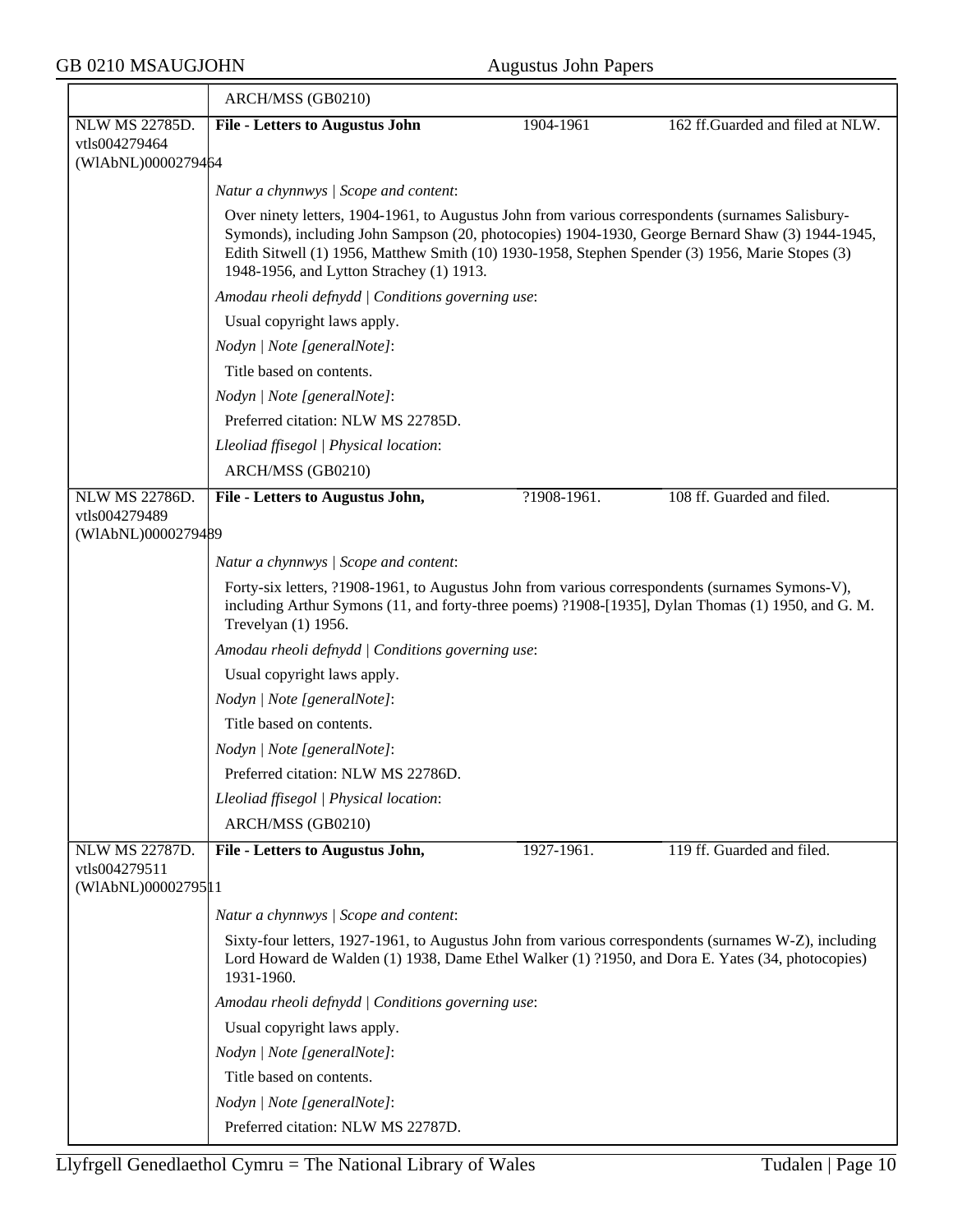## GB 0210 MSAUGJOHN Augustus John Papers

|                                       | Lleoliad ffisegol   Physical location:                                                                                                                                                                                                                                                                                                                                     |                |                                 |
|---------------------------------------|----------------------------------------------------------------------------------------------------------------------------------------------------------------------------------------------------------------------------------------------------------------------------------------------------------------------------------------------------------------------------|----------------|---------------------------------|
|                                       | ARCH/MSS (GB0210)                                                                                                                                                                                                                                                                                                                                                          |                |                                 |
| <b>NLW MS 22788C.</b>                 | File - Letters,                                                                                                                                                                                                                                                                                                                                                            | [c. 1892]-1906 | 82 ff.Guarded and filed at NLW. |
| vtls004279514                         |                                                                                                                                                                                                                                                                                                                                                                            |                |                                 |
| (WIAbNL)00002795 14                   |                                                                                                                                                                                                                                                                                                                                                                            |                |                                 |
|                                       | Crëwr   Creator:                                                                                                                                                                                                                                                                                                                                                           |                |                                 |
|                                       | Nettleship, IdaSalaman, Michel                                                                                                                                                                                                                                                                                                                                             |                |                                 |
|                                       | Natur a chynnwys / Scope and content:                                                                                                                                                                                                                                                                                                                                      |                |                                 |
|                                       | Forty-two letters, [c. 1892]-1906, from Ida John (née Nettleship) to relatives and friends, including<br>fourteen to Michel Salaman. The letters contain mainly personal news.<br>Nodyn   Note [generalNote]:                                                                                                                                                              |                |                                 |
|                                       |                                                                                                                                                                                                                                                                                                                                                                            |                |                                 |
|                                       | Title based on contents.                                                                                                                                                                                                                                                                                                                                                   |                |                                 |
|                                       | Nodyn   Note [generalNote]:                                                                                                                                                                                                                                                                                                                                                |                |                                 |
|                                       | Preferred citation: NLW MS 22788C.                                                                                                                                                                                                                                                                                                                                         |                |                                 |
|                                       | Lleoliad ffisegol   Physical location:                                                                                                                                                                                                                                                                                                                                     |                |                                 |
|                                       | ARCH/MSS (GB0210)                                                                                                                                                                                                                                                                                                                                                          |                |                                 |
| <b>NLW MS 22789D.</b>                 | <b>File - Letters to Dorelia McNeill,</b>                                                                                                                                                                                                                                                                                                                                  | 1903-1969      | 105 ff.Guarded and filed.       |
| vtls004279522<br>(WIAbNL)0000279522   |                                                                                                                                                                                                                                                                                                                                                                            |                |                                 |
|                                       | Natur a chynnwys / Scope and content:                                                                                                                                                                                                                                                                                                                                      |                |                                 |
|                                       | Fifty-six letters, 1903-1969, to Dorelia McNeill from various correspondents including Boris Anrep (2)<br>1914-1920s, Dora Carrington (15) 1926-1931, Tommy Earp (7) 1929-1948, Gwen John (4) [1904-1905],<br>Ida John (7) ?1904-1905, Dame Laura Knight (1) 1969, John Sampson (1, photocopy) 1903, Lytton<br>Strachey (4) 1913-1931, and Dora Yates (1, photocopy) 1962. |                |                                 |
|                                       | Amodau rheoli defnydd   Conditions governing use:                                                                                                                                                                                                                                                                                                                          |                |                                 |
|                                       | Usual copyright laws apply.                                                                                                                                                                                                                                                                                                                                                |                |                                 |
|                                       | Nodyn   Note [generalNote]:                                                                                                                                                                                                                                                                                                                                                |                |                                 |
|                                       | Title based on contents.                                                                                                                                                                                                                                                                                                                                                   |                |                                 |
|                                       | Nodyn   Note [generalNote]:                                                                                                                                                                                                                                                                                                                                                |                |                                 |
|                                       | Preferred citation: NLW MS 22789D.                                                                                                                                                                                                                                                                                                                                         |                |                                 |
|                                       | Lleoliad ffisegol   Physical location:                                                                                                                                                                                                                                                                                                                                     |                |                                 |
|                                       | ARCH/MSS (GB0210)                                                                                                                                                                                                                                                                                                                                                          |                |                                 |
| <b>NLW MS 22790D.</b>                 | File - John & Nettleship family letters,                                                                                                                                                                                                                                                                                                                                   | 1906-1979      | 68 ff.Guarded and filed at NLW. |
| vtls004279542<br>(WIAbNL)00002795\$42 |                                                                                                                                                                                                                                                                                                                                                                            |                |                                 |
|                                       | Crëwr   Creator:                                                                                                                                                                                                                                                                                                                                                           |                |                                 |
|                                       | Nettleship, IdaJohn, Winifred.John, Caspar, 1903-1984John, Romilly                                                                                                                                                                                                                                                                                                         |                |                                 |
|                                       | Natur a chynnwys / Scope and content:                                                                                                                                                                                                                                                                                                                                      |                |                                 |
|                                       | Twenty-six letters, 1906-1979, from members of the John and Nettleship families or relating to Augustus<br>John and his circle, including two letters, 1906-1907, to Ida John from her sister-in-law Winifred John,<br>and fourteen letters, 1961-1979, from various correspondents to Sir Caspar John and Romilly John,<br>relating to the estate of Augustus John.       |                |                                 |
|                                       | Nodyn   Note [generalNote]:                                                                                                                                                                                                                                                                                                                                                |                |                                 |
|                                       | Title based on contents.                                                                                                                                                                                                                                                                                                                                                   |                |                                 |
|                                       | Nodyn   Note [generalNote]:                                                                                                                                                                                                                                                                                                                                                |                |                                 |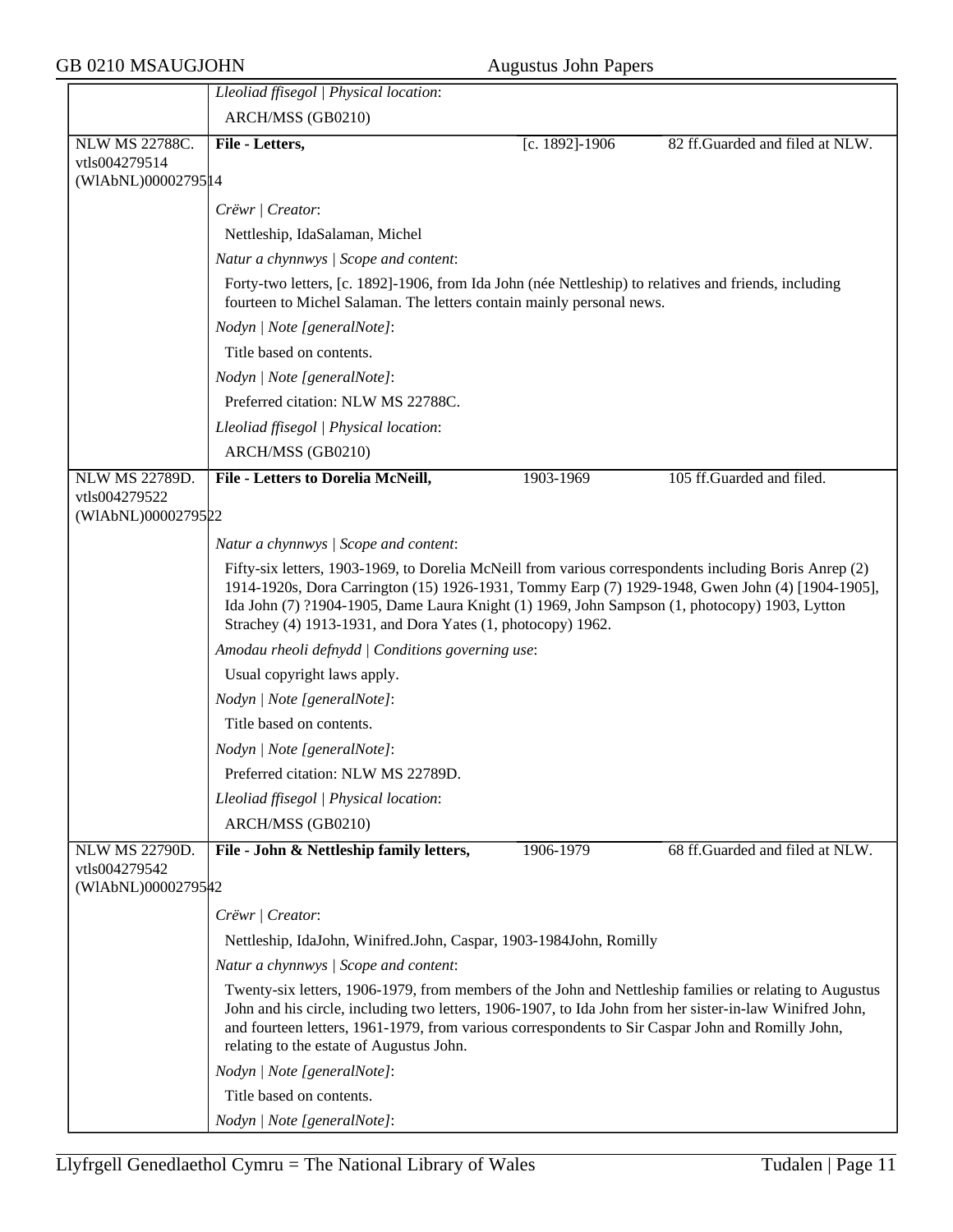|                                        | Preferred citation: NLW MS 22790D.                                                                                                                     |                  |                                                                     |  |  |
|----------------------------------------|--------------------------------------------------------------------------------------------------------------------------------------------------------|------------------|---------------------------------------------------------------------|--|--|
|                                        | Lleoliad ffisegol   Physical location:                                                                                                                 |                  |                                                                     |  |  |
|                                        | ARCH/MSS (GB0210)                                                                                                                                      |                  |                                                                     |  |  |
| NLW MS 22791C.<br>vtls004279588        | File - Sketch-book,                                                                                                                                    | 1908/            | 81 ff. (many leaves blank); 230 x<br>140 mm. Cover lost.            |  |  |
| (WIAbNL)0000279588                     |                                                                                                                                                        |                  |                                                                     |  |  |
|                                        | Crëwr   Creator:                                                                                                                                       |                  |                                                                     |  |  |
|                                        | Augustus John.                                                                                                                                         |                  |                                                                     |  |  |
|                                        | Natur a chynnwys / Scope and content:                                                                                                                  |                  |                                                                     |  |  |
|                                        | Sketch-book, 1908, containing rough drawings by Augustus John, mainly of people, in pencil and in ink,<br>together with occasional brief notes.        |                  |                                                                     |  |  |
|                                        | Nodyn   Note [generalNote]:                                                                                                                            |                  |                                                                     |  |  |
|                                        | Title based on contents.                                                                                                                               |                  |                                                                     |  |  |
|                                        | Nodyn   Note [generalNote]:                                                                                                                            |                  |                                                                     |  |  |
|                                        | Preferred citation: NLW MS 22791C.                                                                                                                     |                  |                                                                     |  |  |
|                                        | Lleoliad ffisegol   Physical location:                                                                                                                 |                  |                                                                     |  |  |
|                                        | ARCH/MSS (GB0210)                                                                                                                                      |                  |                                                                     |  |  |
| <b>NLW MS 22792A.</b>                  | File - Sketch-book,                                                                                                                                    | [ $mid$ 1920s]   | 68 ff. (ff. 47 verso-68 blank); 140                                 |  |  |
| vtls004279589<br>(WIAbNL)0000279589    |                                                                                                                                                        |                  | x 210 mm.Cardboard covers.                                          |  |  |
|                                        |                                                                                                                                                        |                  |                                                                     |  |  |
|                                        | Crëwr   Creator:                                                                                                                                       |                  |                                                                     |  |  |
|                                        | Augustus John.                                                                                                                                         |                  |                                                                     |  |  |
|                                        | Natur a chynnwys / Scope and content:                                                                                                                  |                  |                                                                     |  |  |
|                                        | Sketch-book, [mid 1920s], containing rough drawings by Augustus John, mainly of people, in pencil and<br>in ink, together with occasional brief notes. |                  |                                                                     |  |  |
|                                        | Nodyn   Note [generalNote]:                                                                                                                            |                  |                                                                     |  |  |
|                                        | Title based on contents.                                                                                                                               |                  |                                                                     |  |  |
|                                        | Nodyn   Note [generalNote]:                                                                                                                            |                  |                                                                     |  |  |
|                                        | Preferred citation: NLW MS 22792A.                                                                                                                     |                  |                                                                     |  |  |
|                                        | Lleoliad ffisegol   Physical location:                                                                                                                 |                  |                                                                     |  |  |
|                                        | ARCH/MSS (GB0210)                                                                                                                                      |                  |                                                                     |  |  |
| <b>NLW MS 22793A.</b><br>vtls004279590 | File - Sketch-book,                                                                                                                                    | [mid $1920s$ ] / | 52 ff. (blank from f. 19 verso);<br>125 x 185 mm. Cardboard covers. |  |  |
| (WIAbNL)0000279590                     |                                                                                                                                                        |                  |                                                                     |  |  |
|                                        | Crëwr   Creator:                                                                                                                                       |                  |                                                                     |  |  |
|                                        | Augustus John.                                                                                                                                         |                  |                                                                     |  |  |
|                                        | Natur a chynnwys / Scope and content:                                                                                                                  |                  |                                                                     |  |  |
|                                        | Sketch-book, [mid 1920s], containing rough drawings by Augustus John, mainly of people, in pencil and<br>in ink, together with occasional brief notes. |                  |                                                                     |  |  |
|                                        | Nodyn   Note [generalNote]:                                                                                                                            |                  |                                                                     |  |  |
|                                        | Title based on contents.                                                                                                                               |                  |                                                                     |  |  |
|                                        | Nodyn   Note [generalNote]:                                                                                                                            |                  |                                                                     |  |  |
|                                        | Preferred citation: NLW MS 22793A.                                                                                                                     |                  |                                                                     |  |  |
|                                        | Lleoliad ffisegol   Physical location:                                                                                                                 |                  |                                                                     |  |  |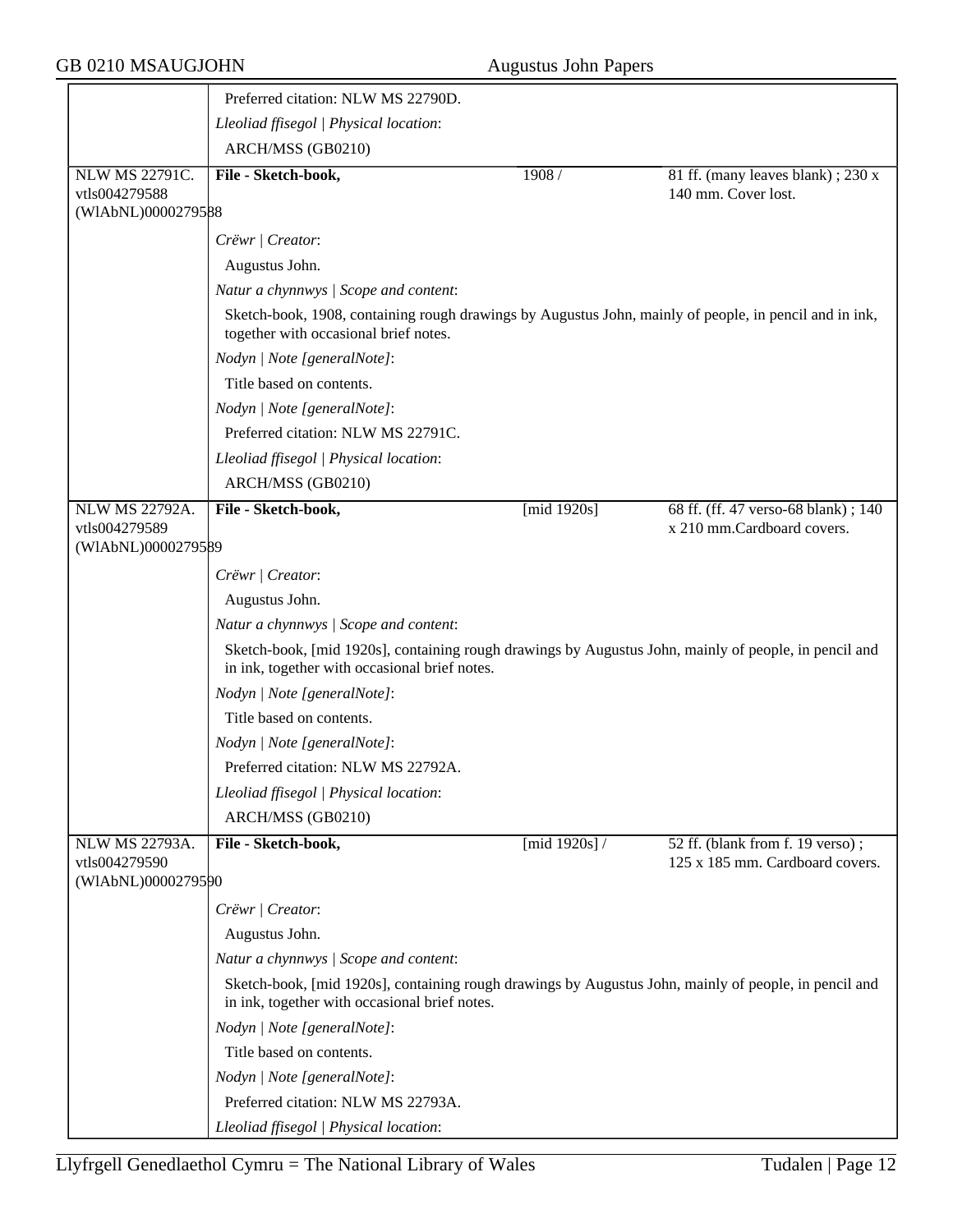# GB 0210 MSAUGJOHN Augustus John Papers

|                                     | ARCH/MSS (GB0210)                                                                                                                                                                                                                                                                                                                                                                                                                                                                                                               |                  |                                     |
|-------------------------------------|---------------------------------------------------------------------------------------------------------------------------------------------------------------------------------------------------------------------------------------------------------------------------------------------------------------------------------------------------------------------------------------------------------------------------------------------------------------------------------------------------------------------------------|------------------|-------------------------------------|
| <b>NLW MS 22794A.</b>               | File - Sketch-book,                                                                                                                                                                                                                                                                                                                                                                                                                                                                                                             | [mid $1920s$ ] / | 49 ff. (ff. 28 verso-49 blank); 125 |
| vtls004279591<br>(WIAbNL)0000279591 |                                                                                                                                                                                                                                                                                                                                                                                                                                                                                                                                 |                  | x 185 mm. Cardboard covers.         |
|                                     |                                                                                                                                                                                                                                                                                                                                                                                                                                                                                                                                 |                  |                                     |
|                                     | Crëwr   Creator:                                                                                                                                                                                                                                                                                                                                                                                                                                                                                                                |                  |                                     |
|                                     | Augustus John.                                                                                                                                                                                                                                                                                                                                                                                                                                                                                                                  |                  |                                     |
|                                     | Natur a chynnwys / Scope and content:                                                                                                                                                                                                                                                                                                                                                                                                                                                                                           |                  |                                     |
|                                     | Sketch-book, [mid 1920s], containing rough drawings by Augustus John, mainly of people, in pencil and<br>in ink, together with occasional brief notes.                                                                                                                                                                                                                                                                                                                                                                          |                  |                                     |
|                                     | Nodyn   Note [generalNote]:                                                                                                                                                                                                                                                                                                                                                                                                                                                                                                     |                  |                                     |
|                                     | Title based on contents.                                                                                                                                                                                                                                                                                                                                                                                                                                                                                                        |                  |                                     |
|                                     | Nodyn   Note [generalNote]:                                                                                                                                                                                                                                                                                                                                                                                                                                                                                                     |                  |                                     |
|                                     | Preferred citation: NLW MS 22794A.                                                                                                                                                                                                                                                                                                                                                                                                                                                                                              |                  |                                     |
|                                     | Lleoliad ffisegol   Physical location:                                                                                                                                                                                                                                                                                                                                                                                                                                                                                          |                  |                                     |
|                                     | ARCH/MSS (GB0210)                                                                                                                                                                                                                                                                                                                                                                                                                                                                                                               |                  |                                     |
| <b>NLW MS 22795C.</b>               | File - Chiaroscuro,                                                                                                                                                                                                                                                                                                                                                                                                                                                                                                             | [c. 1938]-1951   | 216 ff.Guarded and filed.           |
| vtls004279592<br>(WIAbNL)0000279592 |                                                                                                                                                                                                                                                                                                                                                                                                                                                                                                                                 |                  |                                     |
|                                     | Crëwr   Creator:                                                                                                                                                                                                                                                                                                                                                                                                                                                                                                                |                  |                                     |
|                                     | Augustus John.                                                                                                                                                                                                                                                                                                                                                                                                                                                                                                                  |                  |                                     |
|                                     | Natur a chynnwys / Scope and content:                                                                                                                                                                                                                                                                                                                                                                                                                                                                                           |                  |                                     |
|                                     | Autograph and typescript drafts, [c. 1938]-1951, of autobiographical writings by Augustus John,<br>published as Chiaroscuro (London, 1952); some chapters had previously appeared in Horizon,<br>1941-1949.                                                                                                                                                                                                                                                                                                                     |                  |                                     |
|                                     | Nodyn   Note [generalNote]:                                                                                                                                                                                                                                                                                                                                                                                                                                                                                                     |                  |                                     |
|                                     | Title based on contents.                                                                                                                                                                                                                                                                                                                                                                                                                                                                                                        |                  |                                     |
|                                     | Nodyn   Note [generalNote]:                                                                                                                                                                                                                                                                                                                                                                                                                                                                                                     |                  |                                     |
|                                     | Preferred citation: NLW MS 22795C.                                                                                                                                                                                                                                                                                                                                                                                                                                                                                              |                  |                                     |
|                                     | Lleoliad ffisegol   Physical location:                                                                                                                                                                                                                                                                                                                                                                                                                                                                                          |                  |                                     |
|                                     | ARCH/MSS (GB0210)                                                                                                                                                                                                                                                                                                                                                                                                                                                                                                               |                  |                                     |
| <b>NLW MS 22796E.</b>               | <b>File - Finishing Touches,</b>                                                                                                                                                                                                                                                                                                                                                                                                                                                                                                | [c. 1910s]-1961  | 108 ff.Guarded and filed at NLW.    |
| vtls004279594<br>(WIAbNL)0000279594 |                                                                                                                                                                                                                                                                                                                                                                                                                                                                                                                                 |                  |                                     |
|                                     | Natur a chynnwys / Scope and content:                                                                                                                                                                                                                                                                                                                                                                                                                                                                                           |                  |                                     |
|                                     | Autograph and typescript drafts, [c. 1910s]-1961, of autobiographical writings by Augustus John<br>included in the posthumous volume Finishing Touches (London, 1964) (see also NLW MS 21570E),<br>together with rejected portions of the text (ff. 56-9). Some sections (ff. 60-75) had been submitted to<br>The Sunday Times for publication, 1952-1958 (see MS 22775C, ff. 89-98). Also included are draft<br>recollections by Augustus John of Ronald Fairbank (ff. 76-81), and various drafts of prose and light<br>verse. |                  |                                     |
|                                     | Nodyn   Note [generalNote]:                                                                                                                                                                                                                                                                                                                                                                                                                                                                                                     |                  |                                     |
|                                     | Title based on contents.                                                                                                                                                                                                                                                                                                                                                                                                                                                                                                        |                  |                                     |
|                                     | Nodyn   Note [generalNote]:                                                                                                                                                                                                                                                                                                                                                                                                                                                                                                     |                  |                                     |
|                                     | Preferred citation: NLW MS 22796E.                                                                                                                                                                                                                                                                                                                                                                                                                                                                                              |                  |                                     |
|                                     | Lleoliad ffisegol   Physical location:                                                                                                                                                                                                                                                                                                                                                                                                                                                                                          |                  |                                     |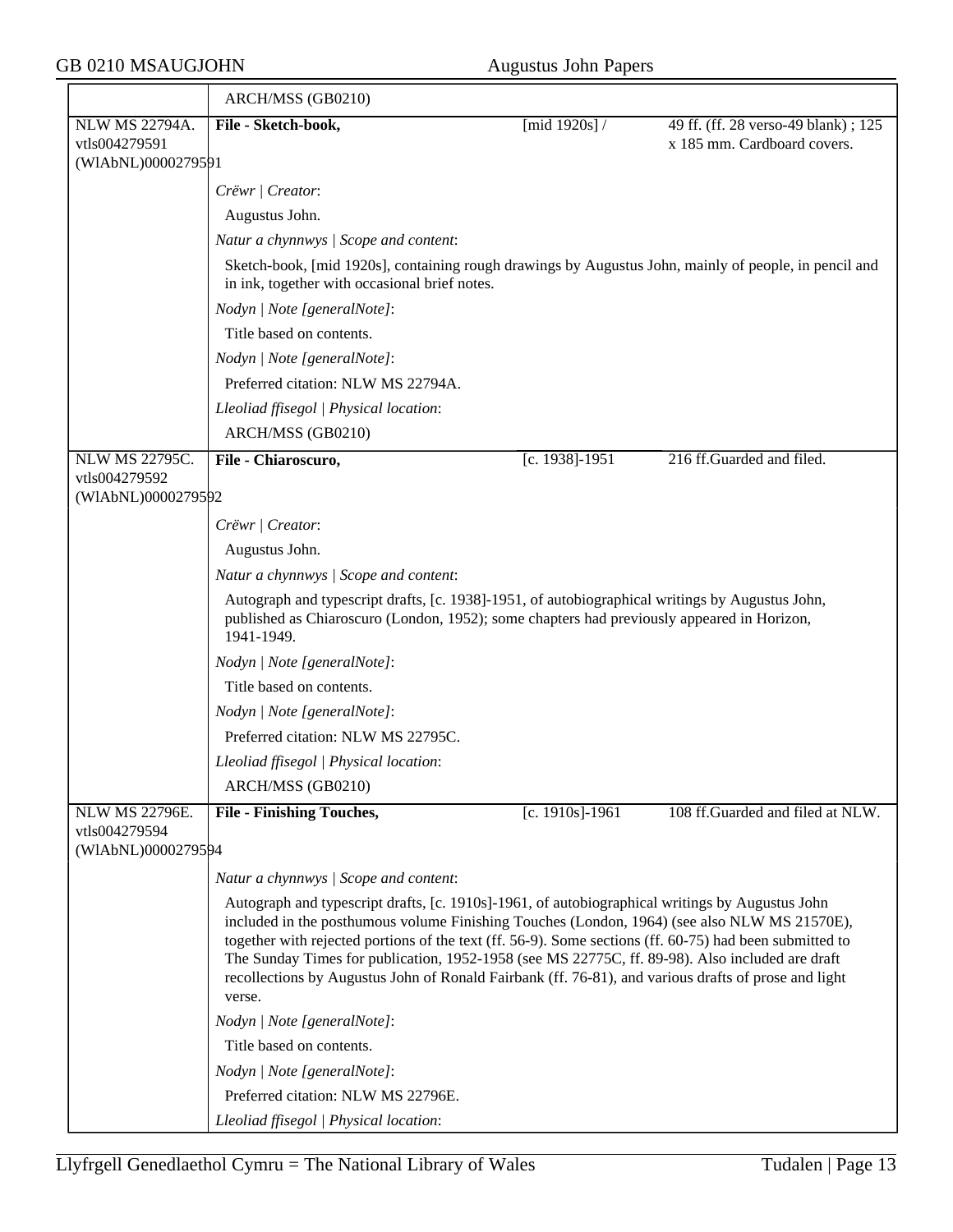## GB 0210 MSAUGJOHN Augustus John Papers

|                                     | ARCH/MSS (GB0210)                                                                                                                                                                                                                                                                                                                                                                                                                                                                              |                                       |                                 |  |
|-------------------------------------|------------------------------------------------------------------------------------------------------------------------------------------------------------------------------------------------------------------------------------------------------------------------------------------------------------------------------------------------------------------------------------------------------------------------------------------------------------------------------------------------|---------------------------------------|---------------------------------|--|
| <b>NLW MS 22797D.</b>               | File - Miscellaneous papers,                                                                                                                                                                                                                                                                                                                                                                                                                                                                   | 1930-[?1973]                          | 32 ff.Guarded and filed.        |  |
| vtls004279606<br>(WIAbNL)0000279606 |                                                                                                                                                                                                                                                                                                                                                                                                                                                                                                |                                       |                                 |  |
|                                     |                                                                                                                                                                                                                                                                                                                                                                                                                                                                                                |                                       |                                 |  |
|                                     | Crëwr   Creator:                                                                                                                                                                                                                                                                                                                                                                                                                                                                               |                                       |                                 |  |
|                                     | Cecil, David, Lord, 1902-1986Holroyd, Michael                                                                                                                                                                                                                                                                                                                                                                                                                                                  |                                       |                                 |  |
|                                     | Natur a chynnwys / Scope and content:                                                                                                                                                                                                                                                                                                                                                                                                                                                          |                                       |                                 |  |
|                                     | Miscellaneous papers relating to Augustus John, comprising a bill, 1930, for artist's materials purchased<br>by him; typescript copies of talks and essays in English and French on him; a list of guests at the<br>Augustus John memorial service, January 1962, and a copy of the address given there by Lord David<br>Cecil; together with notes, ?1973, in the hand of Michael Holroyd.                                                                                                    |                                       |                                 |  |
|                                     | Amodau rheoli defnydd   Conditions governing use:                                                                                                                                                                                                                                                                                                                                                                                                                                              |                                       |                                 |  |
|                                     | Usual copyright laws apply.                                                                                                                                                                                                                                                                                                                                                                                                                                                                    |                                       |                                 |  |
|                                     | Nodyn   Note [generalNote]:                                                                                                                                                                                                                                                                                                                                                                                                                                                                    |                                       |                                 |  |
|                                     | Title based on contents.                                                                                                                                                                                                                                                                                                                                                                                                                                                                       |                                       |                                 |  |
|                                     | Nodyn   Note [generalNote]:                                                                                                                                                                                                                                                                                                                                                                                                                                                                    |                                       |                                 |  |
|                                     | Preferred citation: NLW MS 22797D.                                                                                                                                                                                                                                                                                                                                                                                                                                                             |                                       |                                 |  |
|                                     | Lleoliad ffisegol   Physical location:                                                                                                                                                                                                                                                                                                                                                                                                                                                         |                                       |                                 |  |
|                                     | ARCH/MSS (GB0210)                                                                                                                                                                                                                                                                                                                                                                                                                                                                              |                                       |                                 |  |
| <b>NLW MS 22798B.</b>               | File - Letters,                                                                                                                                                                                                                                                                                                                                                                                                                                                                                | $[1880s] - 1907$                      | 89 ff.Guarded and filed at NLW. |  |
| vtls004279622                       |                                                                                                                                                                                                                                                                                                                                                                                                                                                                                                |                                       |                                 |  |
| (WIAbNL)0000279622                  |                                                                                                                                                                                                                                                                                                                                                                                                                                                                                                |                                       |                                 |  |
|                                     | Crëwr   Creator:                                                                                                                                                                                                                                                                                                                                                                                                                                                                               |                                       |                                 |  |
|                                     | Nettleship, IdaNettleship, AdaNettleship, John T. (John Trivett), 1841-1902                                                                                                                                                                                                                                                                                                                                                                                                                    |                                       |                                 |  |
|                                     |                                                                                                                                                                                                                                                                                                                                                                                                                                                                                                | Natur a chynnwys / Scope and content: |                                 |  |
|                                     | Forty letters, [1880s]-1907, from Ida John to friends and relatives, including one to Augustus John,<br>[1906], twenty-one to her mother, Ada Nettleship, 1897-1907, and one to her father, John Trivett<br>Nettleship, [1901].                                                                                                                                                                                                                                                                |                                       |                                 |  |
|                                     | Nodyn   Note [generalNote]:                                                                                                                                                                                                                                                                                                                                                                                                                                                                    |                                       |                                 |  |
|                                     | Title based on contents.                                                                                                                                                                                                                                                                                                                                                                                                                                                                       |                                       |                                 |  |
|                                     | Nodyn   Note [generalNote]:                                                                                                                                                                                                                                                                                                                                                                                                                                                                    |                                       |                                 |  |
|                                     | Preferred citation: NLW MS 22798B.                                                                                                                                                                                                                                                                                                                                                                                                                                                             |                                       |                                 |  |
|                                     | Lleoliad ffisegol   Physical location:                                                                                                                                                                                                                                                                                                                                                                                                                                                         |                                       |                                 |  |
|                                     | ARCH/MSS (GB0210)                                                                                                                                                                                                                                                                                                                                                                                                                                                                              |                                       |                                 |  |
| <b>NLW MS 22799D.</b>               | File - Nettleship & John family letters,                                                                                                                                                                                                                                                                                                                                                                                                                                                       | 1899-1980                             | 88 ff.Guarded and filed at NLW. |  |
| vtls004279629                       |                                                                                                                                                                                                                                                                                                                                                                                                                                                                                                |                                       |                                 |  |
| (WIAbNL)0000279629                  |                                                                                                                                                                                                                                                                                                                                                                                                                                                                                                |                                       |                                 |  |
|                                     | Crëwr   Creator:                                                                                                                                                                                                                                                                                                                                                                                                                                                                               |                                       |                                 |  |
|                                     | John, Gwen, 1876-1939McNeill, Dorelia, 1881-1969Clarke Hall, Edna, 1879-1979                                                                                                                                                                                                                                                                                                                                                                                                                   |                                       |                                 |  |
|                                     | Natur a chynnwys / Scope and content:                                                                                                                                                                                                                                                                                                                                                                                                                                                          |                                       |                                 |  |
|                                     | Some forty-two letters, 1899-1980, from, or addressed to, members of the Nettleship and John families,<br>including correspondence relating to the deaths of John Trivett Nettleship, 1902, and of his daughter, Ida<br>John, 1907, and to Augustus John and his estate, 1972-1980; together with one letter, [1904], from Gwen<br>John to Dorelia McNeill, five letters, 1924-1961, to Augustus John from various correspondents, and<br>recollections of Ida John by Edna Clarke Hall, 1974. |                                       |                                 |  |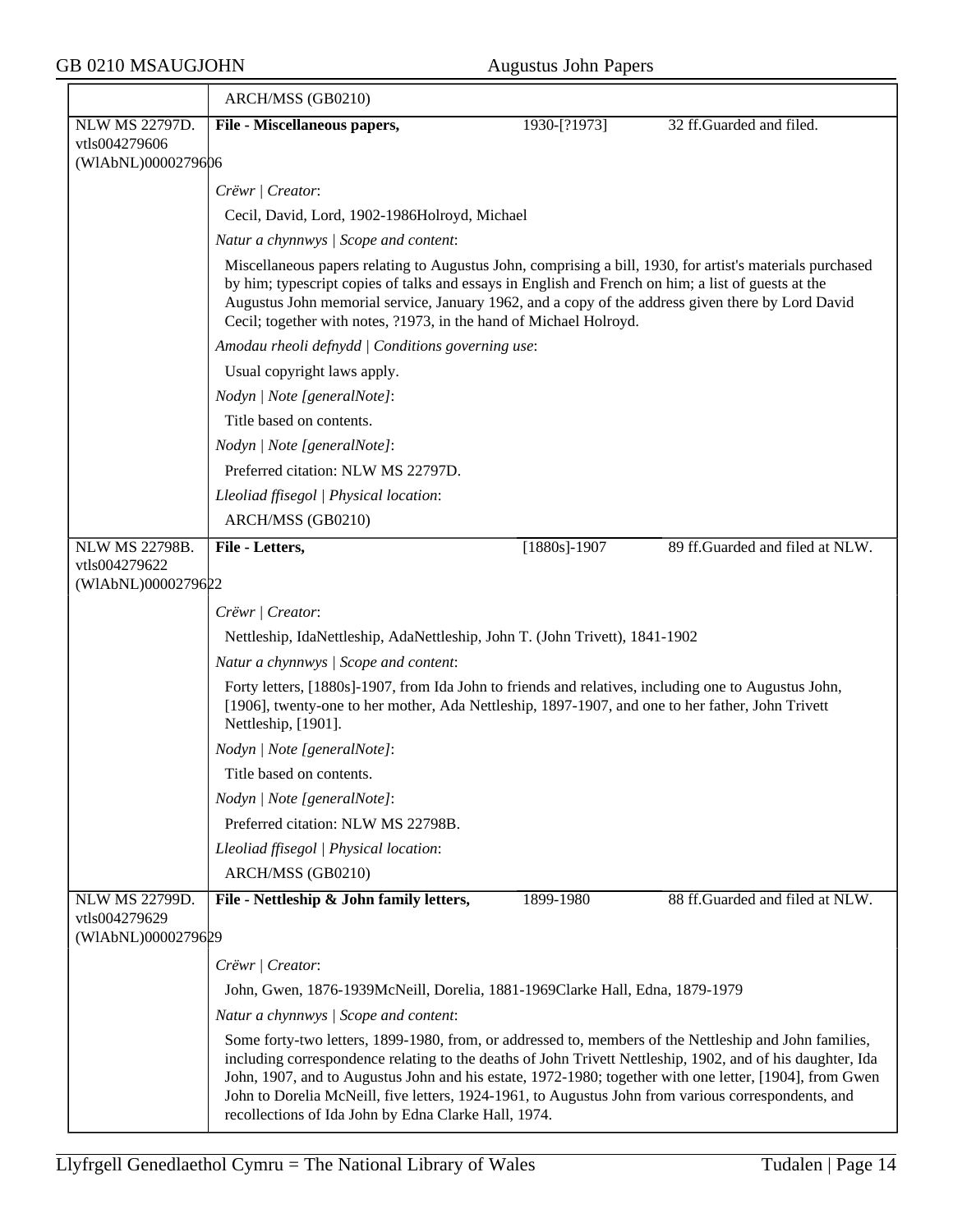|                       | Nodyn   Note [generalNote]:                                                                                                                                                                                                                                                                                                                                                                |
|-----------------------|--------------------------------------------------------------------------------------------------------------------------------------------------------------------------------------------------------------------------------------------------------------------------------------------------------------------------------------------------------------------------------------------|
|                       | Title based on contents.                                                                                                                                                                                                                                                                                                                                                                   |
|                       | Nodyn   Note [generalNote]:                                                                                                                                                                                                                                                                                                                                                                |
|                       | Preferred citation: NLW MS 22799D.                                                                                                                                                                                                                                                                                                                                                         |
|                       | Lleoliad ffisegol   Physical location:                                                                                                                                                                                                                                                                                                                                                     |
|                       | ARCH/MSS (GB0210)                                                                                                                                                                                                                                                                                                                                                                          |
| <b>NLW MS 22800E.</b> | File - Nettleship & John family papers,<br>[c. 1908]-1967.<br>52 ff. Guarded and filed.                                                                                                                                                                                                                                                                                                    |
| vtls004279667         |                                                                                                                                                                                                                                                                                                                                                                                            |
| (WIAbNL)0000279667    |                                                                                                                                                                                                                                                                                                                                                                                            |
|                       | Natur a chynnwys / Scope and content:                                                                                                                                                                                                                                                                                                                                                      |
|                       | Miscellaneous papers, [c. 1908]-1967, relating to the Nettleship and John families, including plans and<br>accounts, 1930-1934, relating to houses owned by Augustus John; a Christmas card, 1945, in aid of<br>William Joyce, Lord Haw-Haw; and papers, 1962-1967, relating to Augustus John's memorial service,<br>his memorial appeal and the unveiling of his statue at Fordingbridge. |
|                       | Nodyn   Note [generalNote]:                                                                                                                                                                                                                                                                                                                                                                |
|                       | Title based on contents.                                                                                                                                                                                                                                                                                                                                                                   |
|                       | Nodyn   Note [generalNote]:                                                                                                                                                                                                                                                                                                                                                                |
|                       | Preferred citation: NLW MS 22800E.                                                                                                                                                                                                                                                                                                                                                         |
|                       | Lleoliad ffisegol   Physical location:                                                                                                                                                                                                                                                                                                                                                     |
|                       | ARCH/MSS (GB0210)                                                                                                                                                                                                                                                                                                                                                                          |
| <b>NLW MS 22801A.</b> | <b>File - Poems</b><br>41 ff.; 135 x 185 mm. Sketch-<br>[c. 1909]                                                                                                                                                                                                                                                                                                                          |
| vtls004279676         | book, quarter-cloth.                                                                                                                                                                                                                                                                                                                                                                       |
| (WIAbNL)0000279676    |                                                                                                                                                                                                                                                                                                                                                                                            |
|                       | Crëwr   Creator:                                                                                                                                                                                                                                                                                                                                                                           |
|                       | Symons, Arthur, 1865-1945Tobin, Agnes, 1864-1939                                                                                                                                                                                                                                                                                                                                           |
|                       | Natur a chynnwys / Scope and content:                                                                                                                                                                                                                                                                                                                                                      |
|                       | A notebook, originally perhaps used by Augustus John as a sketch-book, but containing poems by Arthur<br>Symons, composed during his period of madness and written down, c. 1909, by his amanuensis, Agnes<br>Tobin.                                                                                                                                                                       |
|                       | Nodyn   Note [generalNote]:                                                                                                                                                                                                                                                                                                                                                                |
|                       | Title based on contents.                                                                                                                                                                                                                                                                                                                                                                   |
|                       | Nodyn   Note [generalNote]:                                                                                                                                                                                                                                                                                                                                                                |
|                       | Preferred citation: NLW MS 22801A.                                                                                                                                                                                                                                                                                                                                                         |
|                       | Lleoliad ffisegol   Physical location:                                                                                                                                                                                                                                                                                                                                                     |
|                       | ARCH/MSS (GB0210)                                                                                                                                                                                                                                                                                                                                                                          |
| NLW MS 22802D.        | 140 ff. Guarded and filed.<br>File - Catalogue of Augustus John papers,<br>[c. 1977] /                                                                                                                                                                                                                                                                                                     |
| vtls004279684         |                                                                                                                                                                                                                                                                                                                                                                                            |
| (WIAbNL)0000279684    |                                                                                                                                                                                                                                                                                                                                                                                            |
|                       | Crëwr   Creator:                                                                                                                                                                                                                                                                                                                                                                           |
|                       | Hamand, Ronald.John, Caspar, 1903-1984                                                                                                                                                                                                                                                                                                                                                     |
|                       | Natur a chynnwys / Scope and content:                                                                                                                                                                                                                                                                                                                                                      |
|                       | A catalogue of the Augustus John papers compiled, [c. 1977], by Ronald Hamand at the request of Sir                                                                                                                                                                                                                                                                                        |
|                       | Caspar John.                                                                                                                                                                                                                                                                                                                                                                               |
|                       | Amodau rheoli defnydd   Conditions governing use:<br>Usual copyright laws apply.                                                                                                                                                                                                                                                                                                           |